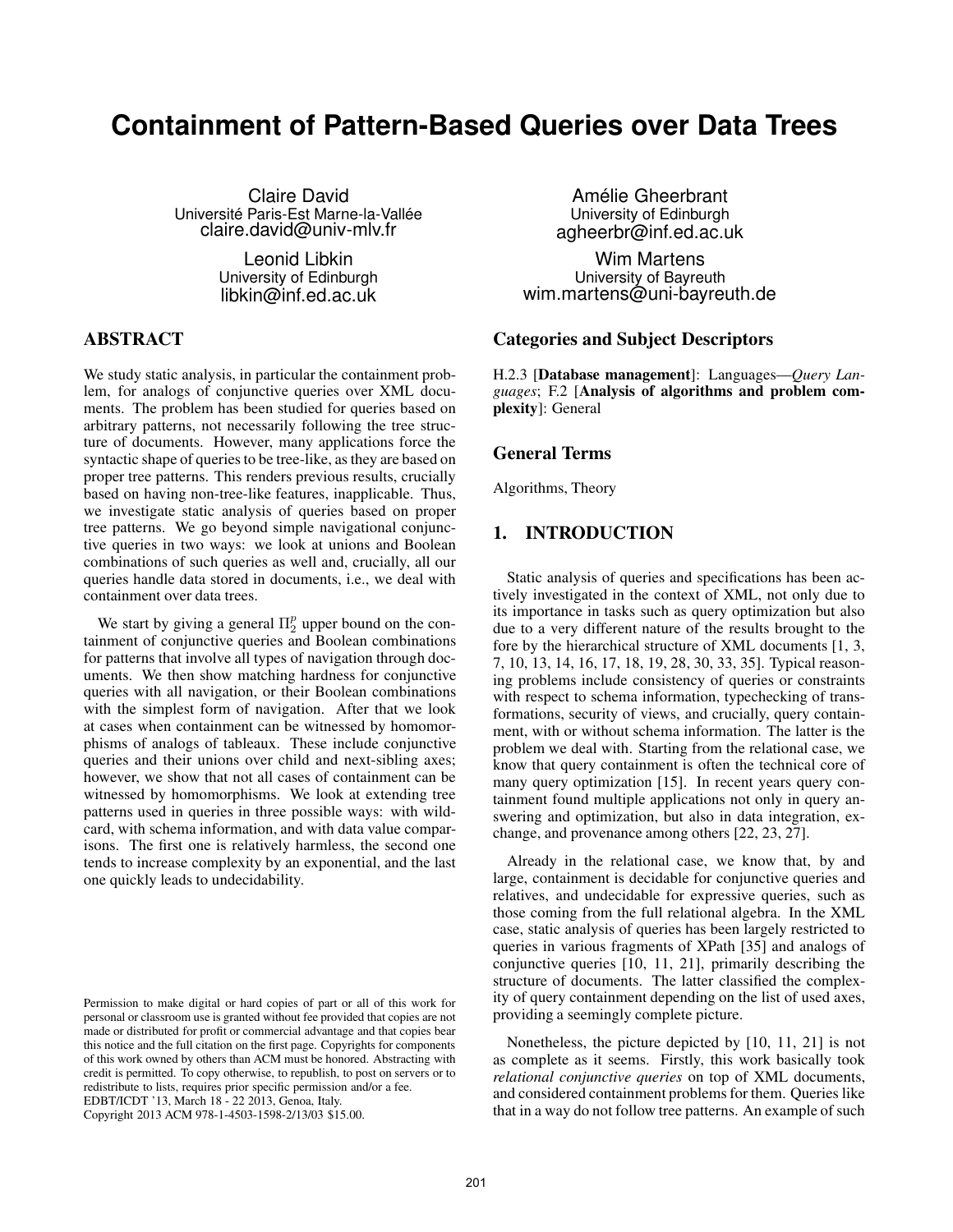a query is one saying that we have two nodes  $s$  and  $s'$ , so that  $s'$  is a descendant of s, and we have other nodes  $s_1, \ldots, s_n$ so that each  $s_i$  is a descendant of s and an ancestor of s'. This says that the  $s_i$ s appear in some order on the unique path from  $s$  and  $s'$ . But note that the query itself is DAG-shaped rather than tree-shaped (i.e., if we consider its tableau, it is a DAG rather than a tree). Secondly, results in those papers mainly concentrated on navigational features and much less on the data that documents carry. For instance, containment of queries with data values remained practically unexplored (as these papers concentrated on satisfiability).

And yet many applications demand proper *XML conjunctive queries* which are tree-based and can return data. Such queries are naturally induced by *XML patterns* which appear in multiple applications including XML data exchange, data integration, and query optimization [4, 5, 6, 8, 9, 24]. Such patterns are given by grammars or formation rules that naturally induce a tree structure. As a simple example, we can say that a label a is a pattern, and if  $\pi_1, \ldots, \pi_n$  are patterns, then  $a[\pi_1, \ldots, \pi_n]$  is a pattern. It will be matched by an  $a$ -labeled node that has  $n$  (not necessarily distinct) children matching  $\pi_1, \ldots, \pi_n$ . Such patterns (and more complex ones including other axes) form the basis for describing XML schema mappings and incompleteness in XML documents. And yet they cannot generate the DAG-like "confluence" behavior explained earlier; because for any two nodes appearing on a descendant path, it is always specified which one appears first. But it is precisely this behavior that is behind many of the complexity results applied to graph-based pattern queries in XML.

So our question is: what are the costs of static analysis problems for proper *tree-based pattern queries*?

A key feature of the main applications of such patterns is that they are not purely about the *structure* of documents, but they also collect *data*. For instance, a pattern  $a(x)[b(x), c(y)]$  collects values x and y of data so that a document has an  $a$ -node with value  $x$ , that in turn has a b-child with the same value x and a c-child with value y. Thus, queries return sets of tuples, rather just a yes/no answer for the existence of a purely structural match.

Furthermore, we do not look solely at analogs of conjunctive queries. In the relational case, it is well known that containment of both conjunctive queries and their unions has the same complexity, namely NP-complete [15, 34], and the complexity of containment of arbitrary Boolean combinations of conjunctive queries moves one level up in the polynomial hierarchy to  $\Pi_2^p$ -complete. So we deal with analogs of such queries too, built from tree-based patterns.

Thus, our revised goal is to investigate the containment problems for analogs of conjunctive queries and relatives (unions, Boolean combinations) based on tree-based XML patterns over both structural information and data that XML documents carry.

Overview of the results. As an abstraction of XML documents with data values we use, as is common, *data trees*. In those trees, each node carries both a label and a data value. This is also sufficient to model XML documents whose nodes may have multiple attributes, simply by creating an extra child of a node for each attribute name.

We start by defining tree patterns upon which our queries are based. The simplest are patterns based on child navigation. An example is the pattern  $a(x)[b(x), c(y)]$  that we explained before. Note that variables corresponding to data values are free: we view this pattern as  $\pi(x, y)$ , returning all pairs  $(x, y)$  such that a match occurs with x and y being the data values witnessing it. We can add horizontal navigation too, for instance we can have a pattern  $a(x)[b(x) \rightarrow c(y)],$ stating that the c-witness is the sibling that follows the bwitness. More generally, we can have transitive closure axes too: for instance  $a(x)[c(x)]/[(b(x) \rightarrow^* c(y)]$  says that the a-node has a c-child with the same data value and two descendants, with labels b and c and data values x and y, so that they are siblings and the b-node occurs earlier in the sibling order. These types of patterns occur, for instance, in integration and exchange tasks for defining XML schema mappings [4, 6, 8] or in descriptions of XML with incompleteness features [2, 9].

Based on such patterns, we define conjunctive queries (CQs) by closing them under conjunction and existential quantification, i.e., as queries  $q(\bar{x}) = \exists \bar{y} \bigwedge_i \pi_i(\bar{x}, \bar{y})$ . We look at unions of conjunctive queries, or UCQs, which are of the form  $\bigcup_i q_i(\bar{x})$ , where each  $q_i(\bar{x})$  is a CQ, and their Boolean combinations, or BCCQs, obtained by applying operations  $q \cap q'$ ,  $q \cup q'$ , and  $q - q'$  to CQs.

We present a general upper bound showing that containment of BCCQs that use all the axes is in  $\Pi_2^p$ . We show two matching lower bounds: either for BCCQs with the simplest navigation (only child relation), or CQs with all the axes.

In the relational case, CQ containment is tested by tableaux homomorphisms. The  $\Pi_2^p$ -hardness for general CQs precludes the possibility of such a test in general, but we show that with restricted sets of axes it is still possible (in fact we just have to exclude the horizontal  $\rightarrow^*$  relation).

We then look at adding features to patterns and queries. First, we add wildcard and show that the  $\Pi_2^p$ -upper bound continues to hold. We also show that, for some classes of queries, the complexity of containment can jump from NPcomplete to  $\Pi_2^p$ -complete if wildcard is added to patterns. Furthermore, we identify a 'safe' case of using wildcard, namely everywhere except at roots of patterns, that preserves homomorphism characterizations of containment.

The next addition we consider is containment under schema information (abstracted as a tree automaton, which capture many schema formalisms for XML). Here we show that the upper bound increases to double-exponential, and a matching lower bound can be shown for CQs with all axes. Finally, we look at adding data-value comparisons to queries, in particular the disequality  $(\neq)$  comparisons. This addition has a much more dramatic effect on the complexity of containment: it becomes undecidable for BCCQs, and for CQs when both comparisons and schemas are present (even with severe restrictions on available navigation).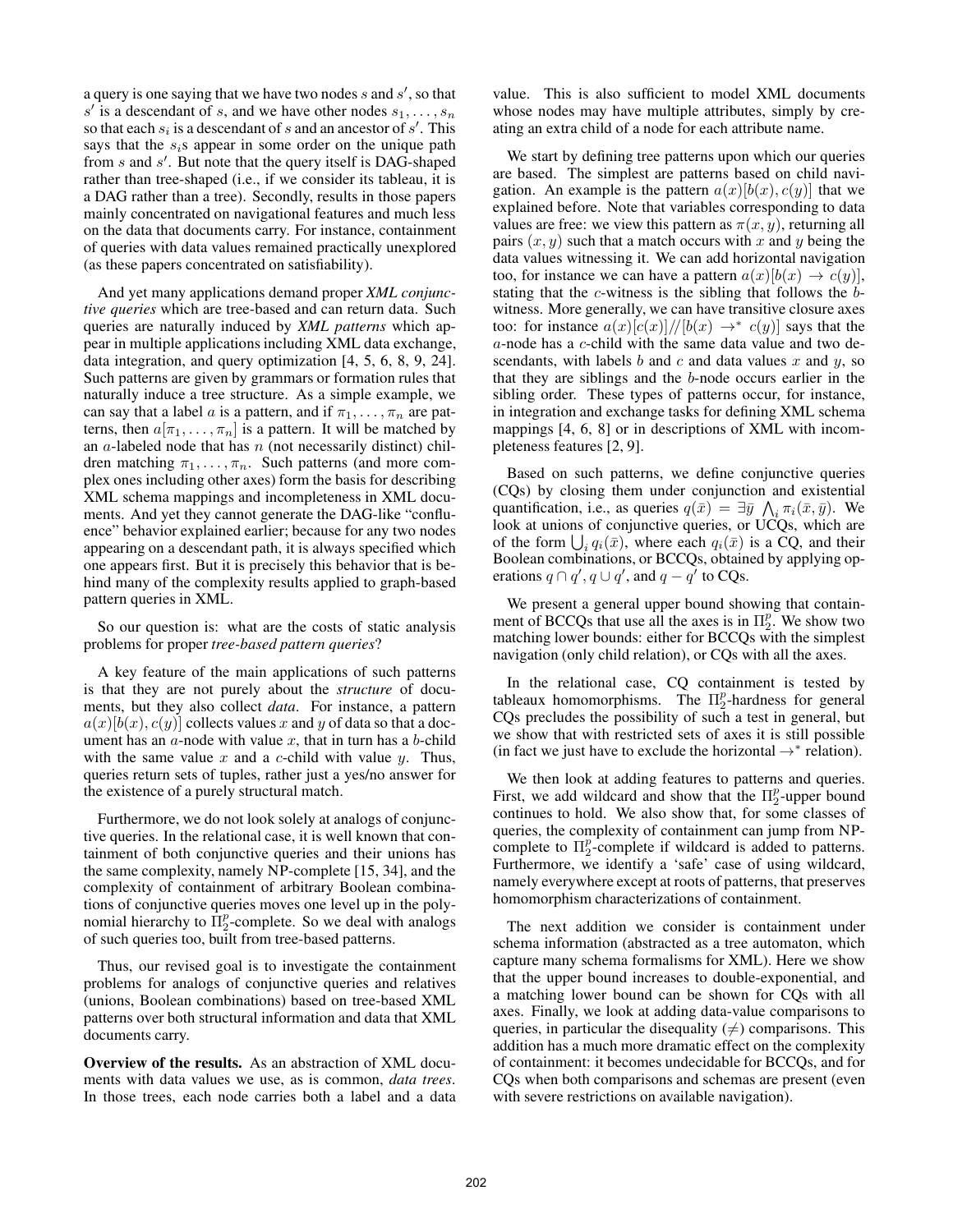Comparison with non-tree pattern queries. As we already mentioned, a number of results exist on CQs based on graphshaped, rather than tree-shaped patterns [10, 11, 21]. None of those results extend to handle unions and differences of queries (i.e., UCQs and BCCQs) and they handle data values in a very limited way. Below we contrast them with our results.

For CQs that may contain arbitrary graph patterns, the  $\Pi_2^p$ upper bound continues to hold, but hardness requires less: for instance, purely navigational queries with non-tree patterns are already  $\Pi_2^p$ -complete for vertical navigation [11] (for tree patterns they stay in NP, as we show). Under schema, containment of CQs jumps to doubly-exponential too [10]. With  $\neq$  comparisons, even CQ containment becomes undecidable [10].

Those results cover only a part of the landscape that we study here (i.e., CQs, concentrating mainly on pure navigation), and, crucially, under different assumptions on the shape of queries. Such assumptions make most existing proofs inapplicable for us (as they often rely heavily on nontree features, such as the confluence, explained earlier, and the bidirectionality of axes).

Organization. We give key definitions in Section 2. The  $\Pi_2^p$  upper bound for BCCQs is shown in Section 3. In Section 4 we prove two matching lower bounds. In Section 5 we investigate cases when containment can be witnessed by the homomorphism of tableaux. Section 6 studies the effect of adding wildcard to queries. In Section 7 we investigate static analysis under schema constraints. Adding data-value comparison is studied in Section 8. Concluding remarks are given in Section 9. Due to space limitations, proofs are only sketched.

#### 2. TREES, PATTERNS, AND QUERIES

Unranked trees and data trees. We start with the standard definitions of unranked finite trees which serve as an abstraction of XML documents when one deals with their structural properties. A finite unranked tree domain is a non-empty, prefix-closed finite subset D of  $\mathbb{N}^*$  (words over  $\mathbb N$ ) such that  $s \cdot i \in D$  implies  $s \cdot j \in D$  for all  $j < i$  and  $s \in \mathbb{N}^*$ . We refer to elements of finite unranked tree domains as *nodes*. We assume a countably infinite set  $\mathcal L$  of possible labels that can be used to label tree nodes. An unranked tree is a structure  $\langle D, \downarrow, \rightarrow, \lambda \rangle$ , where

- $D$  is a finite unranked tree domain,
- $\downarrow$  is the child relation:  $s \downarrow s \cdot i$  for  $s \cdot i \in D$ ,
- $\rightarrow$  is the next-sibling relation:  $s \cdot i \rightarrow s \cdot (i + 1)$  for  $s \cdot (i+1) \in D$ , and
- $\lambda : D \to \mathcal{L}$  is the labeling function assigning a label to each node.

We denote the reflexive-transitive closure of  $\downarrow$  by  $\downarrow^*$ (descendant-or-self), and the reflexive-transitive closure of  $\rightarrow$  by  $\rightarrow^*$  (following-sibling-or-self).

Data trees are a standard abstraction of XML documents when one deals with both structural properties and data. Suppose we have a domain D of *data values*, such as strings, numbers, etc. A *data tree* is a structure  $t = \langle D, \downarrow, \rightarrow, \lambda, \rho \rangle$ , where  $\langle D, \downarrow, \to, \lambda \rangle$  is an unranked tree, and  $\rho : D \to D$ assigns each node a data value. In XML documents, nodes may have multiple attributes, but this is easily modeled with data trees. For instance, to model a node with attributes  $a_1, \ldots, a_n$  having values  $v_1, \ldots, v_n$ , we pick special labels  $\ell_1, \ldots, \ell_n$ , and create n extra children labeled  $\ell_1, \ldots, \ell_n$  carrying values  $v_1, \ldots, v_n$ .

Patterns. As already explained, the patterns that we use are naturally tree-shaped. To explain how they are introduced, let us consider the reducts of data trees to the child relation, i.e., structures  $\langle D, \downarrow, \lambda, \rho \rangle$ . Trees of this form can be defined by recursion. That is, a node labeled with  $a \in \mathcal{L}$  and carrying a data value  $v \in \mathcal{D}$  is a data tree, and if  $t_1, \ldots, t_n$  are trees, we can form a new tree by making them children of a node with label a and data value v.

In patterns we use also variables; the intention for them is to match data values in data trees. Thus, they are essentially partial tree descriptions with variables appearing in place of some data values. We assume a countable infinite set  $V$  of variables, disjoint from the domain of values  $D$ . So the previous inductive definition gives rise to the definition of the simplest patterns we consider here:

$$
\pi := a(x)[\pi, \dots, \pi]
$$
 (1)

with  $a \in \mathcal{L}$  and  $x \in \mathcal{V} \cup \mathcal{D}$ . Here the sequence in [...] could be empty. In other words, if  $\pi_1, \ldots, \pi_n$  is a sequence of patterns (perhaps empty),  $a \in \mathcal{L}$  and  $x \in \mathcal{V} \cup \mathcal{D}$ , then  $a(x)[\pi_1, \ldots, \pi_n]$  is a pattern. If  $\bar{x}$  is the list of all the variables used in a pattern  $\pi$ , we write  $\pi(\bar{x})$ .

We denote patterns from this class by  $\Pi(\downarrow)$ . The semantics of  $\pi(\bar{x})$  is defined with respect to a data tree  $t = \langle D, \downarrow, \rangle$  $\rightarrow$ ,  $\lambda$ ,  $\rho$ ), a node  $s \in D$ , and a valuation  $\nu : \bar{x} \to D$  as follows:  $(t, s, \nu) \models a(x)[\pi_1(\bar{x}_1), \ldots, \pi_n(\bar{x}_n)]$  iff

- $\lambda(s) = a$  (the label of s is a);
- $\rho(s) = \begin{cases} v(x) & \text{if } x \text{ is a variable} \\ v(x) & \text{if } x \text{ is a variable} \end{cases}$
- x if x is a data value;
- there exist not necessarily distinct children  $s \cdot i_1, \ldots,$  $s \cdot i_n$  of s so that  $(t, s \cdot i_j, \nu) \models \pi_j(\bar{x}_j)$  for each  $j \leq n$ (recall that  $n$  could be  $0$ , in which case this last item is not needed).

We write  $(t, \nu) \models \pi(\bar{x})$  if there is a node s so that  $(t, s, \nu) \models$  $\pi(\bar{x})$  (i.e., a pattern is matched somewhere in the tree). Also if  $\bar{v} = v(\bar{x})$ , we write  $t \models \pi(\bar{v})$  instead of  $(t, v) \models \pi(\bar{x})$ .

A natural extension for these simple patterns is to include both vertical and horizontal navigation. Again the intuition comes from defining data trees as follows: a node labeled with  $a \in \mathcal{L}$  and carrying a data value  $v \in \mathcal{D}$  is a data tree, and if  $t_1, \ldots, t_n$  are trees, we can form a new tree by making them children of a node with label  $a$  and data value  $v$ , so that their roots are connected in the order  $t_1 \rightarrow t_2 \rightarrow \ldots \rightarrow t_n$ .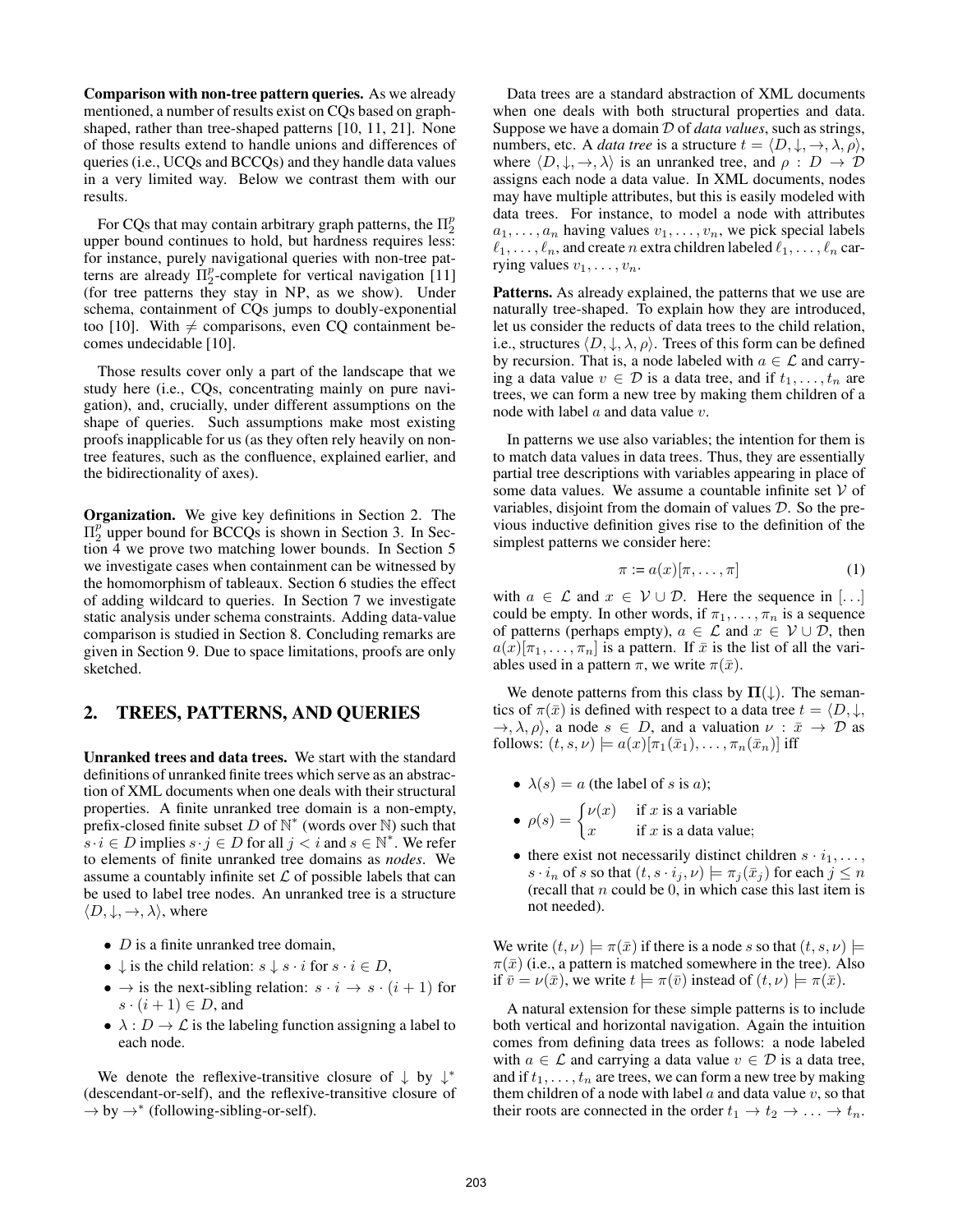This leads to the definition of patterns in the class  $\Pi(\downarrow, \rightarrow)$ :

$$
\pi := a(x)[\pi \to \dots \to \pi]
$$
 (2)

with  $a \in \mathcal{L}$  and  $x \in \mathcal{V} \cup \mathcal{D}$ . Again the sequence in [...] could be empty. In other words, if  $\pi_1, \ldots, \pi_n$  is a sequence of patterns (perhaps empty),  $a \in \mathcal{L}$  and  $x \in \mathcal{V} \cup \mathcal{D}$ , then  $a(x)[\pi_1 \to \pi_2 \to \ldots \to \pi_n]$  is a pattern. The last clause in the definition of the semantics of  $\Pi(\downarrow)$  is modified as follows:

• there exists a child  $s \cdot i$  of s so that  $(t, s \cdot i, \nu) \models \pi_1(\bar{x}_j)$ ,  $(t, s \cdot (i+1), \nu) \models \pi_2(\bar{x}_2), \ldots, (t, s \cdot (i+n-1), \nu) \models$  $\pi_n(\bar{x}_n)$ . In other words, it is consecutive children that witness the satisfaction of subpatterns.

Patterns in  $\Pi(\downarrow)$  and  $\Pi(\downarrow, \rightarrow)$  completely specify the structure of a tree (depending on the available axes) and, in particular, only express local properties of trees. We therefore also consider their more expressive versions with transitive closure axes  $\downarrow^*$  (descendant) and  $\rightarrow^*$  (following sibling). More precisely, following [4, 20], we define general patterns by the rules:

$$
\begin{array}{rcl}\n\pi & := & a(x)[\mu, \dots, \mu] // [\mu, \dots, \mu] \\
\mu & := & \pi \leadsto \dots \leadsto \pi\n\end{array} \tag{3}
$$

Here  $a, x$  and  $\pi$  are as before, and  $\mu$  stands for a *sequence*, i.e., a forest such that the roots of its trees are sequential siblings in a tree, and each  $\sim$  is either  $\rightarrow$  or  $\rightarrow^*$ .

The class of such patterns is denoted by  $\Pi(\Downarrow, \Rightarrow)$ , with  $\Downarrow$ we use both types of downward navigation ( $\downarrow$  and  $\downarrow^*$ ) and  $\Rightarrow$ meaning that we use both types of horizontal navigation  $(\rightarrow$ and  $\rightarrow^*$ ). The semantics is extended as follows.

- $(t, s, \nu)$   $\models \pi_1 \rightsquigarrow \ldots \rightsquigarrow \pi_m$  if there is a sequence  $s = s_1, \ldots, s_m$  of nodes so that  $(t, s_i, \nu) \models \pi_i$  for each  $i \leq m$  and  $s_i \to s_{i+1}$  whenever the *i*th  $\sim$  is  $\to$ , and  $s_i \rightarrow^* s_{i+1}$  whenever the *i*th  $\sim$  is  $\rightarrow^*$ .
- $(t, s, \nu) \models a(x)[\mu_1, \ldots, \mu_n] / / [\mu'_1, \ldots, \mu'_k]$  if the satisfaction of  $a(x)$  in node s is as before, and there exist n not necessarily distinct children  $s_1, \ldots, s_n$  of s such that  $(t, s_i, \nu) \models \mu_i$  for each  $i \leq n$ , and there exist k not necessarily distinct descendants  $s'_1, \ldots, s'_k$  of s such that  $(t, s'_i, \nu) \models \mu'_i$  for each  $i \leq k$ .

Notice that the semantics of patterns allows different  $\mu_i$  to be mapped into the same nodes in a tree.

Finally, we consider a class  $\Pi(\Downarrow)$  of patterns which is a restriction of the most general patterns to downward navigation only. These are defined by the grammar

$$
\pi := a(x)[\pi, \dots, \pi]/[\pi, \dots, \pi]
$$
 (4)

where each of the sequences of patterns can be empty. That is, a pattern  $a(x)[\pi_1, \ldots, \pi_n]/[\pi'_1, \ldots, \pi'_k]$  is witnessed in an  $a$ -labeled node assigning its data value to  $x$  if it has *n* children (not necessarily distinct) witnessing  $\pi_1, \ldots, \pi_n$ and  $k$  descendants (again not necessarily distinct) witnessing  $\pi'_1, \ldots, \pi'_k$ .

*Shorthands.* We shall be using standard shorthand notations:  $a(x)/\pi$  stands for  $a(x)[\pi]$ , while  $a(x)/\pi$  denotes  $a(x)/\pi$ , and  $a(x)/\pi/\pi'$  stands for  $a(x)[\pi]/[\pi'].$ 

Conjunctive queries, their unions, and Boolean combinations. Pattern-based conjunctive XML queries are obtained by closing patterns by conjunction and existential quantification. Since we have different classes of patterns  $\Pi(\sigma)$ , for  $\sigma$  being  $\downarrow$ , or  $\downarrow$ ,  $\rightarrow$ , or  $\downarrow$ , or  $\downarrow$ ,  $\rightarrow$ , we have different classes of conjunctive queries denoted by  $CQ(\sigma)$ . More precisely,  $CO(\sigma)$  queries are of the form:

$$
q(\bar{x}) = \exists \bar{y} \bigwedge_{i=1}^{n} \pi_i(\bar{z}_i)
$$
 (5)

where each  $\pi_i$  is a  $\Pi(\sigma)$  pattern, and each  $\bar{z}_i$  is contained in  $\bar{x}, \bar{y}$ . The semantics is standard:  $(t, \nu) \models q(\bar{x})$  if there is an extension  $\nu'$  of valuation  $\nu$  to variables  $\bar{y}$  such that  $(t, \nu')$   $\models$  $\pi_i(\bar{z}_i)$  for every  $i \leq n$ .

As is standard, we also write  $t \models q(\bar{v})$  if  $(t, \nu) \models q(\bar{x})$ with  $\nu(\bar{x}) = \bar{v}$ .

Of course conjunctive queries are closed under conjunction. Standard ways of enriching their power include considering unions of conjunctive queries (or UCQs, which, in the relational case, capture the positive fragment of relational algebra) and more generally, Boolean combinations of conjunctive queries (or BCCQs, which, while possessing some form of negation, still retain many nice properties that relational algebra as a whole loses).

Formally, a query from  $UCQ(\sigma)$  is of the form  $q(\bar{x}) =$  $q_1(\bar{x}) \cup \ldots \cup q_m(\bar{x})$ , where each  $q_i(\bar{x})$  is a  $CQ(\sigma)$  query. It returns the union of answers to the  $q_i$ 's, i.e.,  $(t, \nu) \models q(\bar{x})$ iff  $(t, \nu) \models q_i(\bar{x})$  for some  $i \leq m$ .

Queries in the class BCCQ are obtained as follows: take some queries  $q_1(\bar{x}), \ldots, q_m(\bar{x})$  from  $CQ(\sigma)$  and consider a Boolean combination of them, i.e., close them under operations  $q \cap q'$ ,  $q \cup q'$ , and  $q - q'$ . The semantics is extended naturally, with those interpreted as intersection, union, and set difference, respectively.

The answer to a query  $q(\bar{x})$ , from any of the above classes, on a data tree t is defined as  $q(t) = \{v(\bar{x}) | (t, v) \models q(\bar{x})\}.$ Note that our definitions of query classes ensure that  $q(t)$  is always finite.

Containment. The main problem we study here is the containment problem. Given two queries  $q(\bar{x}), q'(\bar{x}')$  with tuples of free variables of the same length, we write  $q \subseteq q'$  iff  $q(t) \subseteq q'(t)$  for every data tree t. So the problem we look at is the following.

| PROBLEM:                   | $CQ_{\subset}(\sigma)$                                                         |
|----------------------------|--------------------------------------------------------------------------------|
| INPUT:<br><b>OUESTION:</b> | queries $q(\bar{x}), q'(\bar{x}')$ in CQ( $\sigma$ );<br>is $q \subseteq q'$ ? |

If instead of queries in  $CQ(\sigma)$  we use queries in  $UCQ(\sigma)$ , we refer to the problem  $UCQ_{\subset}(\sigma)$  and, if we use queries from BCCQ( $\sigma$ ), we refer to the problem BCCQ $_C(\sigma)$ .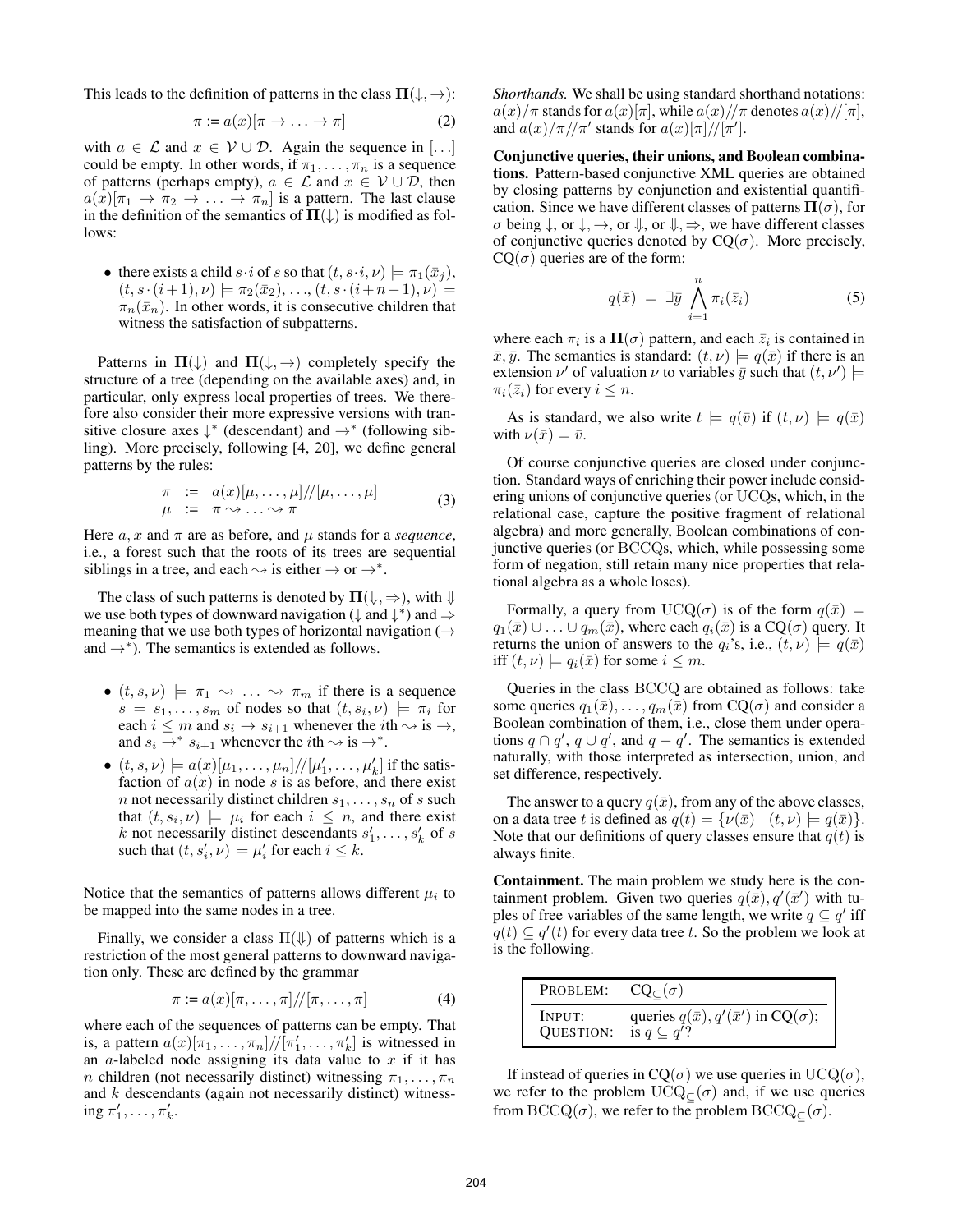In the *relational* case, these problems are among the basic problems of database theory. The complexity of  $CQ_{\subset}$  and  $UCQ<sub>C</sub>$  over relational databases is NP-complete [15, 34] (under the representation of UCQs that we use here), and the complexity of BCCQ<sub>⊆</sub> is  $\Pi_2^p$ -complete [34].

#### 3. AN UPPER BOUND

A priori, there is no upper bound that is immediate for the containment problem. In fact, in the presence of negation (even a limited form of it) combined with XML hierarchical structure, some reasoning problems can become undecidable (see, e.g., [17, 4]). In the relational case, we know that containment for BCCQs is  $\Pi_2^p$ -complete, but this does not imply the same bounds for XML pattern-based queries, especially those that might use transitive closure axes  $\rightarrow^*$  and  $\hat{\downarrow}^*$ .

Nevertheless, we can show that for all such queries, the containment problem remains not only decidable, but the upper bound on its complexity continues to match that for the simplest relational queries. In fact we show the following.

THEOREM 3.1. *The problem*  $\text{BCCQ}_{\subset}(\Downarrow, \Rightarrow)$  *is decidable in*  $\Pi_2^p$ .

In other words, for each of the classes of queries  $-$  CQ, UCQ, BCCQ— and for each of the classes of patterns seen so far, the containment problem is in  $\Pi_2^p$ , as all of these problems are subsumed by the containment problem of BCCQs with  $\Pi(\Downarrow, \Rightarrow)$ -patterns.

*Proof sketch.* Checking whether  $q_1 \subseteq q_2$  is the same as checking  $q_1 - q_2 = \emptyset$ , so it will suffice to give a  $\Sigma_2^p$  algorithm for checking if a BCCQ  $q$  returns a nonempty result on some data tree. We assume that  $q$  is a Boolean combination of CQs  $q_1, \ldots, q_m$ . For the sketch we assume they are Boolean (free variables do not change anything). To check satisfiability it suffices to guess an assignment  $\chi : \{1, \ldots, m\} \to \{0, 1\}$  so that for

$$
q' = \bigwedge \{q_i \mid \chi(i) = 1\} \text{ and } q'' = \bigvee \{q_j \mid \chi(j) = 0\}
$$

we have a tree t such that  $q'(t)$  is true and  $q''(t)$  is false. Note that  $q'$  is a CQ, and  $q''$  is a UCQ. The idea of the proof is to turn this into a certain answer problem in XML data exchange [8]. We let schemas of XML documents be arbitrary and the mapping consist of a single rule  $\rightarrow$   $q'$ , forcing the patterns of  $q'$  in every target tree. Then we check whether the certain answer to  $q''$  is false: this happens iff there is a tree satisfying  $q'$  and the negation of  $q''$ .

The latter requires two steps in the proof. One is a modification of the proof of the CONP *data* complexity of certain answers in [8]. The problem is that the latter proof produces a witnessing tree whose size is exponential in  $q''$ , which is too large for our purposes. So we show how to encode the exponential witness by a data structure whose size is polynomial in  $q'$ ,  $q''$  and which allows checking for satisfiability of UCQs. The second step is making sure that all the guesses are combined in the right order to yield a  $\Sigma_2^p$  algorithm.  $\Box$ 

## 4. LOWER BOUNDS FOR CONTAIN-MENT

Now that we know that all the containment problems are in  $\Pi_2^p$ , it is natural to ask when we have matching lower bounds. Note that in all the variations of containment problems, we have two parameters: the class of queries (going from the simplest, CQs, to UCQs, and to BCCQs), and the set of axes (again, starting with the simplest, just  $\downarrow$ , and then going to more complex  $\downarrow$ ,  $\rightarrow$ , as well as  $\downarrow$  and  $\downarrow$ ,  $\Rightarrow$ ).

What we show in this section is that each of the combination simplest/hardest leads to  $\Pi_2^p$ -hardness. That is, the containment problem with the simplest of axes, just  $\downarrow$ , is  $\Pi_2^p$ -complete if we allow Boolean combinations of queries. If we have just CQs, the containment becomes  $\Pi_2^p$ -complete when we have all the axes, i.e.  $\downarrow, \downarrow^*, \rightarrow$ , and  $\rightarrow^*$ .

Note that the first result on the surface is rather similar to  $\Pi_2^p$ -completeness of containment of relational BCCQs [34]. Indeed, the standard representation of relations in XML only needs the ↓ axis, and shallow documents. However, the result does not follow from the results in [34], as we demand containment over all XML documents, not only those that properly represent relational databases of a given schema. In particular, if we have two relational BCCQs  $q$  and  $q'$ , and their natural XML codings as  $\text{BCCQ}(\downarrow)$  queries  $q_{\text{XML}}$  and  $q'_{\text{XML}}$ , then  $q_{\text{XML}} \subseteq q'_{\text{XML}}$  implies  $q \subseteq q'$  (as each relational database can be coded as an XML tree), but under the same<br>coding  $a \subseteq a'$  need not imply  $a_{\text{max}} \subseteq a'$ coding  $q \subseteq q'$  need not imply  $q_{\text{XML}} \subseteq q'_{\text{XML}}$ .

Even though we cannot use results on [34], we can modify reductions to apply to all XML documents and obtain the following.

**THEOREM 4.1.** *The problem*  $\text{BCCQ}_{\subseteq}(\downarrow)$  *is*  $\Pi_2^p$ *complete.*

Next, we move to the other extreme case: CQs with all the axes. Of course relational containment of CQs is NPcomplete, so to get hardness for a larger class, one has to use, in an essential way, the hierarchical structure of XML. In fact we provide a rather elaborate reduction showing that the navigational abilities of all the axes are sufficient to increase the complexity even of conjunctive query containment.

**THEOREM 4.2.** The problem  $CQ_{\subseteq}(\downarrow, \Rightarrow)$  is  $\Pi_2^p$ *complete.*

*Proof sketch*. The upper bound was shown in the previous section. To show hardness, we proceed by reduction from  $\forall \exists 3\text{CNF}$ . Given such a formula  $\varphi$  :=  $\forall p_1 \ldots \forall p_l \exists r_1 \ldots \exists r_m \bigwedge_i (\ell_{i1} \vee \ell_{i2} \vee \ell_{i3}),$  where the  $\ell_{ij}$ s could be positive or negative literals, we associate with it two Boolean queries  $q, q' \in \mathbb{CQ}(\mathbb{U}, \Rightarrow)$  such that  $\varphi$  is true if and only if  $q \subseteq q'$ .

We construct  $q$  and  $q'$  so that for every possible valuation v of the  $p_i$ s, two conditions hold. First, there exists a tree  $t_v$ satisfying  $q$  which encodes  $v$ . Second, such a tree  $t_v$  satisfies  $q'$  iff there is a valuation  $v^+$  extending v to the  $r_i$ s and for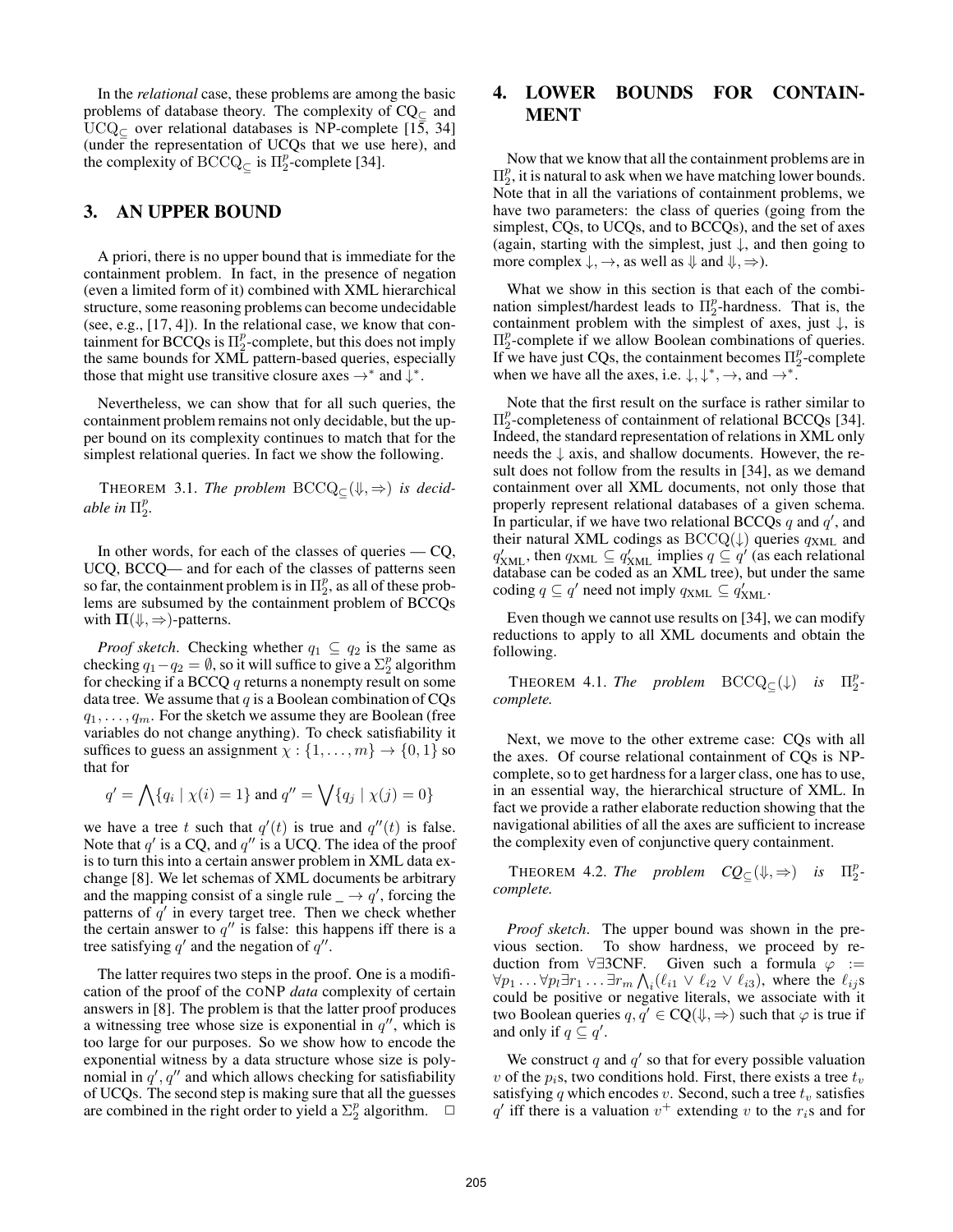which  $\varphi$  evaluates to true. The key idea behind the construction is encoding possible valuations for quantified variables, and we explain it now. The encoding of the CNF formula itself is standard.

In order to encode every possible valuation of the  $p_i$ s using one single query  $q$ , we associate a variable  $x_i$  to each  $p_i$  and then take full advantage of navigational features to model assignments. Specifically, we use a tree pattern  $V(2)/[Val(0) \rightarrow Val(1), Val(x_1), \ldots, Val(x_l)].$  Its root has  $l+2$  children, among which the ordering is specified for two  $(Val(0) \rightarrow Val(1))$ . The remaining l children carry the  $x_i$ s, but note that their exact positions as children of the  $V(2)$ node are not specified. This is illustrated below:



Now on every complete tree  $t$  witnessing this pattern via some homomorphism h, the image of every  $x_i$  will either be on the left, or on the right of 0, i.e., either

or

$$
t \models V(2)[\textit{Val}(h(x_i)) \rightarrow^* \textit{Val}(0)],
$$

$$
t \models V(2)[\text{Val}(0) \rightarrow^* \text{Val}(h(x_i))].
$$

This allows us to associate a valuation v of the  $p_i$ s to any tree satisfying this pattern by letting  $v(p_i)$  be false if the image of  $x_i$  occurs on the left of *Val*(0), and by letting  $v(p_i)$ be true otherwise. The rest of the encoding consists of the standard encoding of a CNF formula, and ensuring, for  $q'$ , that the extended valuation makes that formula true.

*Remark* Note that letting one omit a complete specification of the sibling ordering has the effect of encoding  $2^n$  possible valuations with  $n$  different nodes. This is similar to the effect of using "confluence" features in [11]. In both cases, such a concise encoding of exponentially many valuations led to  $\Pi_2^p$  lower bounds.

## 5. CONTAINMENT VIA HOMOMOR-PHISMS

A classical result of relational database theory says that containment of relational CQs is NP-complete and containment is witnessed by the existence of a *homomorphism* of tableaux: if  $T_i$  is the tableau of a query  $q_i$ , for  $i = 1, 2$ , then  $q_1 \nsubseteq q_2$  iff there is a homomorphism from  $T_2$  to  $T_1$  [15]. However, the results of the previous section indicate that such a characterization of containment via homomorphisms cannot be extended to all classes of CQs we consider here. Indeed, testing for the existence of a homomorphism is a classical NP-complete problem and we saw in Theorem 4.2 that containment of  $CQ(\Downarrow, \Rightarrow)$  queries is  $\Pi_2^p$ -complete.

So the question is: for what types of queries, if any, can we characterize containments via homomorphisms of their tableaux? And even before answering this question, we need to ask: what are the tableaux of XML-based CQs?

Since tableaux for relational queries are essentially incomplete databases (more precisely, naïve tables with a distinguished row of variables), it is natural to define tableaux of XML CQs as incomplete XML trees. Indeed, patterns forming a query are essentially incompletely specified trees, so we can view each query as an incomplete tree (more precisely, a forest). The theory of incompleteness of XML has been developed [2, 9] and thus we can borrow a notion of an incomplete tree.

Incomplete trees and homomorphism. An *incomplete tree* is defined as a structure  $t = (N, V, \downarrow, \downarrow^*, \rightarrow, \rightarrow^*, \lambda, \rho)$ , where

- $N$  and  $V$  are disjoint finite sets of the nodes of  $t$  and its data values, respectively; we assume that  $V \subset \mathcal{D} \cup \mathcal{V}$ , i.e., values could be either data values or variables;
- all of  $\downarrow, \downarrow^*, \rightarrow, \rightarrow^*$  are binary relations on N;
- $\lambda$  is a partial function from N to  $\mathcal{L}$ ; and
- $\rho$  is a function from N to V.

Note that in an incomplete tree, the relations  $\downarrow, \downarrow^*, \rightarrow, \rightarrow^*$ may be interpreted arbitrarily. In particular, some incomplete trees cannot be extended to a complete tree. The issue is discussed in details in [9]. The labeling function is partial, reflecting the fact that labels of some nodes may not be known. The data assigning function  $\rho$  is not partial since some data values could be variables, just like in patterns.

Given two incomplete trees  $t = \langle N, V, \downarrow, \downarrow^*, \rightarrow, \rightarrow^*, \lambda, \rho \rangle$ and  $t' = \langle N', V', \downarrow, \downarrow^*, \rightarrow, \rightarrow^*, \lambda', \rho' \rangle$ , a *homomorphism* from t to t' is a map  $h: N \cup V \to N' \cup V'$  such that:

- $h(N) \subseteq N'$  and  $h(V) \subseteq V'$ ;
- if  $wRw'$  in t, with  $w, w' \in N$  and R one of the relations  $\downarrow, \downarrow^*, \rightarrow, \rightarrow^*$ , then  $h(w)Rh(w')$  in  $t'$ ;
- if  $\lambda(w)$  is defined in t, then  $\lambda'(h(w)) = \lambda(w)$ ;
- $h$  is the identity on elements of  $D$ ; and
- $h(\rho(w)) = \rho'(h(w))$  for all  $w \in N$ .

Note that each tree can be viewed as an incomplete tree (with the natural interpretations of the binary relations) and thus it makes sense to speak of a homomorphism from an incomplete tree to a complete tree.

Our plan is now as follows. We show how to associate, to a CQ  $q$ , an incomplete tree  $t_q$ . If  $q$  is a Boolean query, then  $t \models q$  iff there is a homomorphism from  $t_q$  into t. If q has free variables  $\bar{x}$ , then  $t \models q(\bar{v})$  iff there is a homomorphism from  $t_{q(\bar{x})}$  to t that sends  $\bar{x}$  to  $\bar{v}$ .

We then show that, for some classes  $\sigma$  of axes and queries  $q, q' \in \mathbf{CQ}(\sigma)$ , we have  $q \subseteq q'$  iff there is a homomorphism from the  $\sigma$ -restriction of  $t_{q'}$  to the  $\sigma$ -restriction of  $t_q$ .

Incomplete trees of CQs. We now define analogs of tableaux of relational CQs; these will be incomplete trees.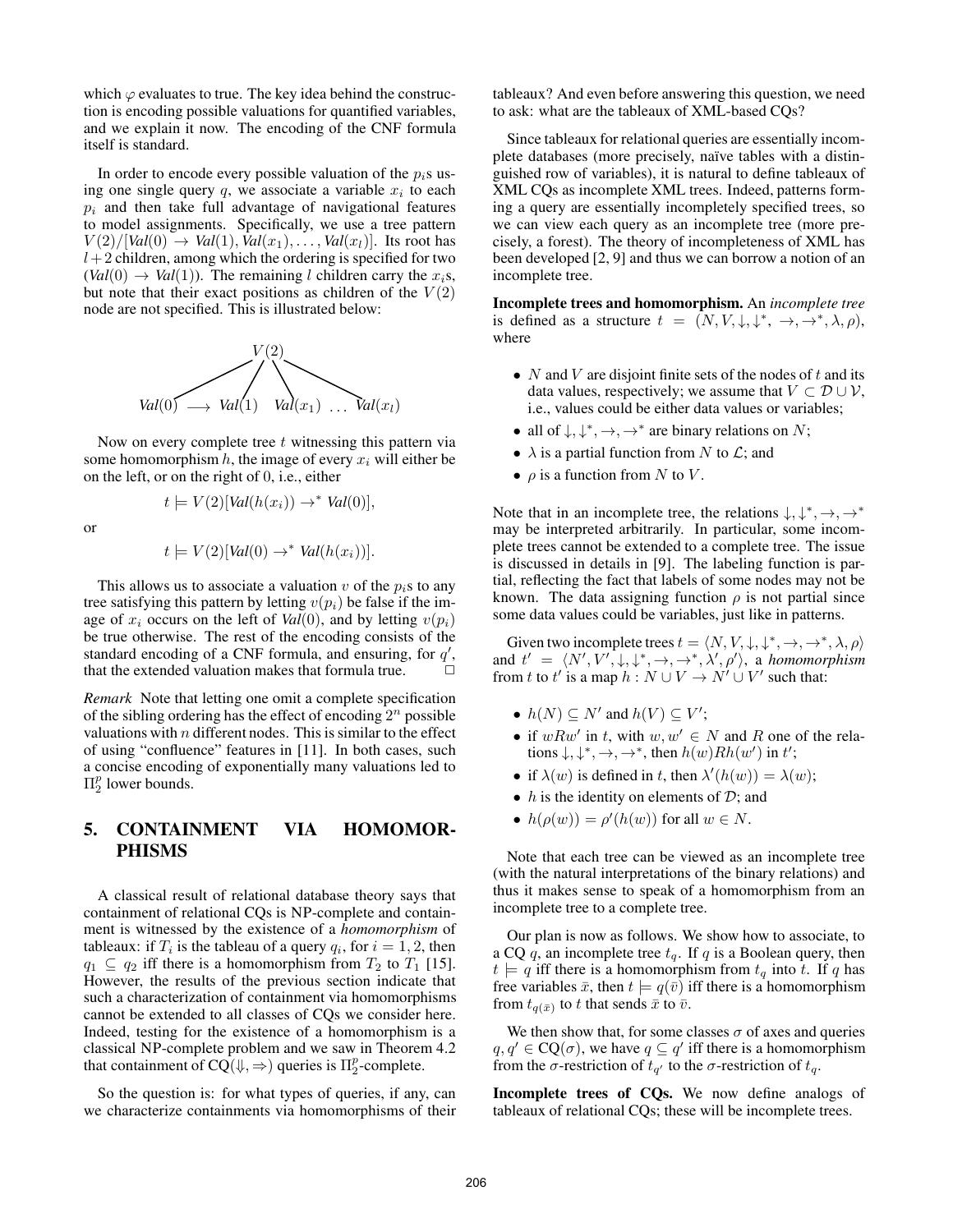We first define an incomplete tree  $t_\pi$  for each pattern  $\pi$ . To carry the inductive construction, we shall need to define both trees  $t_{\pi}$  and  $t_{\mu}$  for sequences  $\mu$ . Note that even though we use the name 'incomplete tree', such a structure need not be a tree (due to incompleteness); in fact  $t_{\mu}$ s will be forest-like. Each incomplete tree t of the form  $t_{\pi}$  or  $t_{\mu}$  will have a set  $RT(t)$  of roots associated with it in such a way that  $RT(t_\pi)$  is always a singleton. The inductive construction is as follows.

- If  $\pi = a(x)$ , then  $t_{\pi} = \langle \{s\}, \{x\}, \downarrow, \downarrow^*, \rightarrow, \rightarrow^*, \lambda, \rho \rangle$ , where  $s$  is a single node, all the binary relations are empty,  $\lambda(s) = a$  and  $\rho(s) = x$ . Furthermore,  $RT(t_{\pi}) = \{s\}.$
- Let  $\pi = a(x)[\mu_1, \ldots, \mu_n]/[\mu'_1, \ldots, \mu'_k]$ . Suppose we already have  $t_{\mu_i}$ s and  $t_{\mu'_j}$ s defined. Let  $N_i$  and  $V_i$  be the sets of nodes and values in  $t_{\mu i}$ s and  $N'_j$  and  $V'_j$ be the sets of nodes and values in  $t_{\mu'_j}$ s. By renaming nodes in those incomplete trees, we may assume that all the sets  $N_i$ s and  $\overline{N}_j$ 's are disjoint. Then

$$
t_{\pi} = (N, V, \downarrow, \downarrow^*, \rightarrow, \rightarrow^*, \lambda, \rho)
$$

where  $N = \{s\} \cup \bigcup_i N_i \cup \bigcup_j N'_j$ , with s being a new node, and  $V = \bigcup_i V_i \cup \bigcup_j V'_j$ . The binary relations are the unions of those relations in the  $t_{\mu_i}$ s and  $t_{\mu'_j}$ s. In addition, we put:

- 
$$
s \downarrow s'
$$
 for each  $s' \in \mathrm{RT}(\mu_i)$ , for  $i \leq n$ ; and

$$
- s \downarrow^* s' \text{ for each } s' \in \mathsf{RT}(\mu'_j), \text{ for } j \leq k.
$$

The functions  $\lambda$  and  $\rho$  are the same as in the  $t_{\mu_i}$ s and  $t_{\mu'_j}$ s; in addition  $\lambda(s) = a$  and  $\rho(s) = x$ . Furthermore,  $RT(t_{\pi}) = \{s\}.$ 

• Let  $\mu = \pi_1 \leadsto \ldots \leadsto \pi_n$ . Let  $t_{\pi_i}$  be an incomplete tree  $\langle N_i, V_i, \downarrow, \downarrow^*, \rightarrow, \rightarrow^*, \lambda_i, \rho_i \rangle$ . As before, assume that by renaming nodes, all the  $N_i$ s are disjoint. Let  $RT(t_{\pi_i}) = \{s_i\}.$ 

Then  $t_{\mu} = \langle N, V, \downarrow, \downarrow^*, \rightarrow, \rightarrow^*, \lambda, \rho \rangle$ , where  $N =$  $\bigcup_i N_i$  and  $V = \bigcup_i V_i$ ; the binary relations are unions of those in the  $t_{\pi_i}$ s, and in addition we put:

\n- $$
s_i \rightarrow s_{i+1}
$$
 if  $\mu$  contains  $\pi_i \rightarrow \pi_{i+1}$ ; and
\n- $s_i \rightarrow^* s_{i+1}$  if  $\mu$  contains  $\pi_i \rightarrow^* \pi_{i+1}$ .
\n

The functions  $\lambda$  and  $\rho$  coincide with  $\lambda_i$  and  $\rho_i$  on  $N_i$ . Moreover,  $RT(\mu) = \{s_1, \ldots, s_n\}.$ 

With a query

$$
q(\bar{x}) = \exists \bar{y_1} \ldots \exists \bar{y_n} \pi_1(\bar{x}, \bar{y_1}) \wedge \ldots \wedge \pi_n(\bar{x}, \bar{y_n})
$$

we associate an incomplete data tree

$$
t_q = (N, V, \downarrow, \downarrow^*, \rightarrow, \rightarrow^*, \lambda, \rho)
$$

which is the node-disjoint union of all the  $t_{\pi_i}$ s; that is, we rename nodes so that their sets are disjoint (but not the values), and take the union of structures  $t_{\pi_1}, \ldots, t_{\pi_n}$ .

The incomplete trees  $t_q$  indeed play the role of tableaux of CQs. Recall that in the relational case, we have  $D \models q(\bar{v})$ 

iff there is a homomorphism from the tableau of  $q(\bar{x})$  to D that sends  $\bar{x}$  to  $\bar{v}$ . The same is true here. The result is very similar to one in [9], adapted to the definitions given here.

PROPOSITION 5.1. Let *t* be a data tree, and  $q(\bar{x})$  a query *from CQ*( $\Downarrow$ ,  $\Rightarrow$ ). *Then*  $t \models q(\bar{v})$  *iff there is a homomorphism*  $h: t_q \to t$  *so that*  $h(\bar{x}) = \bar{v}$ *.* 

Containment and homomorphisms. We already mentioned that a classical result of relational database theory states that relational CQ containment  $q \subseteq q'$  holds iff the tableau of  $q'$  can be homomorphically mapped into the tableau of q. Furthermore, an analog of this cannot possibly hold for queries in  $CQ(\Downarrow, \Rightarrow)$  unless some complexity classes collapse. Nonetheless, it will work for queries that do not use all the axes.

Suppose we have a query q from  $CQ(\downarrow)$ . Then its incomplete tree  $t_q$  records no information about  $\downarrow^*, \rightarrow$ , and  $\rightarrow^*$ . So for two such queries q and  $q'$ , a homomorphism of the  $\downarrow$ reducts of  $t_q$  and  $t_{q'}$  (that only keep information about  $\downarrow$ ,  $\lambda$ , and  $\rho$ ) is the same as a homomorphism  $t_q$  and  $t_{q'}$ . Hence, even for queries that use reduced sets of axes, e.g.,  $CQ(\downarrow)$ or  $CQ(\downarrow, \rightarrow)$ , we can still meaningfully talk about homomorphisms of their incomplete trees, in place of homomorphisms of reducts of incomplete trees.

We next show that without transitive closure axes, we have an analog of relational containment.

THEOREM 5.2. Let  $q(\bar{x})$  and  $q'(\bar{x}')$  be two queries from  $\mathit{either} \ CQ(\downarrow), \ or \ CQ(\downarrow, \rightarrow)$ . Then  $q \subseteq q'$  iff there is a homo*morphism*  $h: t_{q'} \to t_q$  so that  $h(\bar{x}^{\bar{t}}) = \bar{x}$ .

Since testing homomorphism existence is done in NP, and NP-hardness bound for relational CQs trivially applies to  $CQ(\downarrow)$  queries, we obtain the following.

COROLLARY 5.3. *The containment problems for CQ*( $\downarrow$ ) *and*  $CQ(\downarrow, \rightarrow)$ *, i.e.,*  $CQ_{\subset}(\downarrow)$  *and*  $CQ_{\subset}(\downarrow, \rightarrow)$ *, are* NP*complete.*

In fact, we prove an even more general result, that shows the applicability of the homomorphism technique to queries in  $CQ(\Downarrow, \rightarrow)$ , i.e., queries using all forms of vertical navigation, but only the next-sibling form of horizontal navigation. Formally, they are CQs based on patterns from  $\Pi(\Downarrow, \rightarrow)$  defined as

$$
\begin{array}{rcl}\n\pi & := & a(x)[\mu, \dots, \mu] / [\mu, \dots, \mu] \\
\mu & := & \pi \to \dots \to \pi\n\end{array} \tag{6}
$$

That is, they extend  $\Pi(\downarrow, \rightarrow)$  patterns by allowing descendants, and prohibiting only  $\rightarrow^*$ .

Given a query  $q \in \mathbb{C}\mathbb{Q}(\mathcal{V}, \to)$ , we define an incomplete tree  $(t_q)^*$  by replacing the interpretation of  $\downarrow^*$  in  $t_q$  by the reflexive-transitive closure of the union of  $\downarrow$  and  $\downarrow^*$  in  $t_q$ . Then containment can be tested by the existence of homomorphisms between such extended tableaux. As an example, consider queries  $q \subseteq q'$ , where  $q = \exists x \, a(x)/\!/b(x)[c(x)]$  and  $q' = \exists x \ a(x) // c(x)$ . While there is no homomorphism from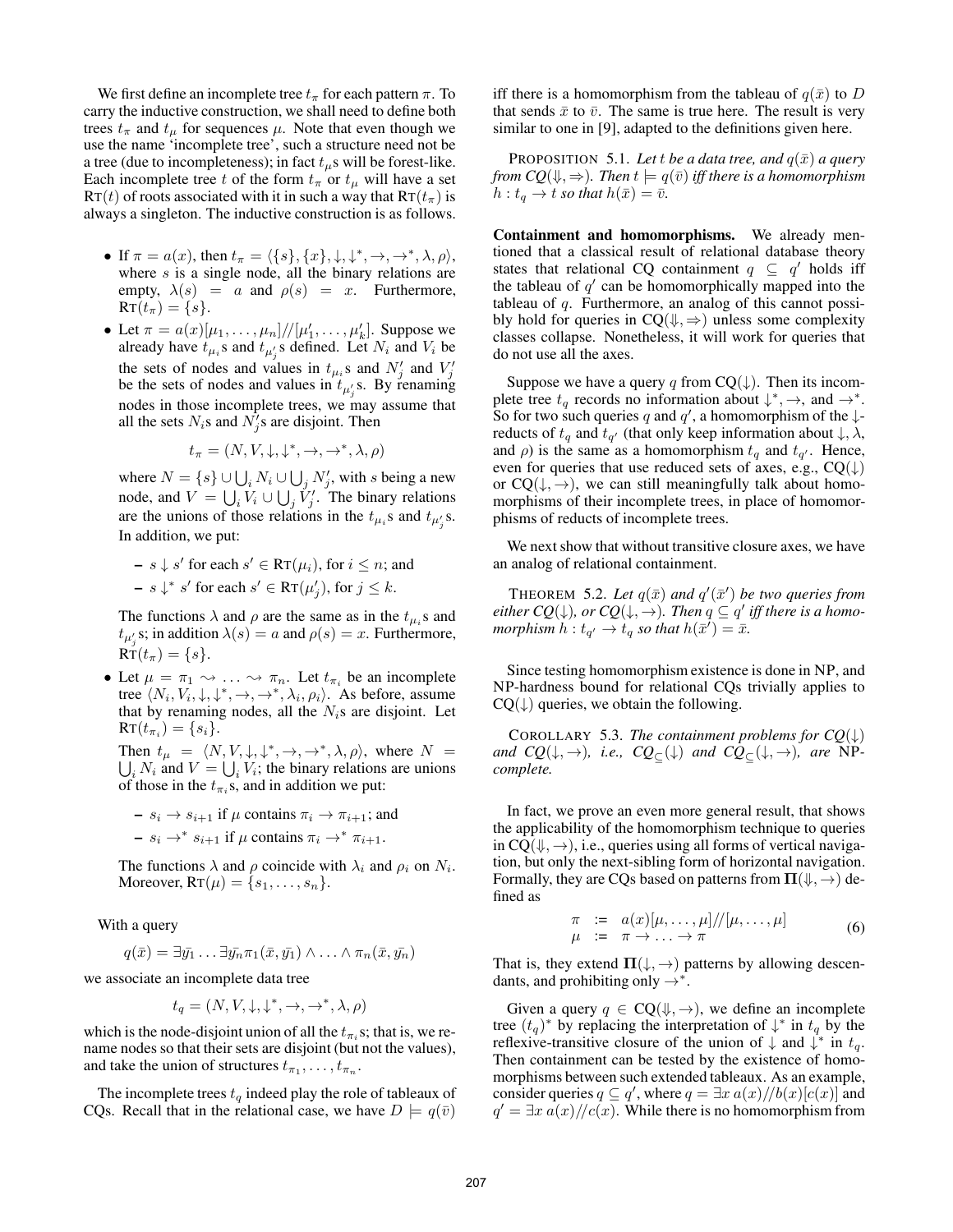$t_{q'}$  to  $t_q$ , there is one from  $(t_{q'})^*$  to  $(t_q)^*$ . Indeed, in both structures there is a descendant axis going from the  $a$ -labeled node to the c-labeled node.

THEOREM 5.4. Let  $q(\bar{x})$  and  $q'(\bar{x}')$  be two queries from  $CQ(\downarrow, \rightarrow)$ . Then  $q \subseteq q'$  iff there is a homomorphism h:  $(t_{q'})^* \rightarrow (t_q)^*$  so that  $h(\bar{x}') = \bar{x}$ .

*Proof sketch*. The right to left direction of the equivalence is immediate. To show the other direction, we assume  $q \subseteq q'$ and we turn the forest  $t_q$  into some "canonical" complete tree  $T$  such that there is a natural one to one homomorphism  $h_1$ :  $(t_q)^* \to T$  and such that for all  $w, w' \in (t_q)^*$ , for all  $R \in \{ \rightarrow, \downarrow, \downarrow^* \}$ , we have  $wRw'$  iff  $h_1(w)Rh_1(w')$ . To this end, we create new nodes labeled with a fresh label  $\heartsuit$  and a fresh data value ♯. One of these nodes becomes the common parent of each of the roots of the tree patterns in  $t_q$  and thus becomes the root of  $T$ . We also define a recursive procedure replacing descendant axis  $w_1 \downarrow^* w_2$  occurring in  $\overline{t}_q$  by child paths  $w_1 \downarrow w_3 \downarrow w_2$ , where  $w_3$  is one of the new nodes labeled  $\heartsuit(\sharp)$ . We proceed in a similar way with sequences of siblings which are given as mere unions. We order them arbitrarily using the next-sibling relation, but we always take care of inserting one of the new  $\heartsuit(\sharp)$ -labeled nodes in between two siblings which were not previously related by a  $\rightarrow$ -arrow. We finally substitute fresh distinct constants for every distinct variable, thus obtaining a complete tree. From  $q \subseteq q'$ , we then infer that there exists another homomorphism  $h_2: t_{q'} \to T$ . Relying on the special properties of  $h_1$ , we finally construct the homomorphism  $h: (t_{q'})^* \rightarrow (t_q)^*$ from  $h_1$  and  $h_2$  by letting  $h(x) = h_1^{-1}(h_2(x))$ .

As before, we immediately obtain the following.

COROLLARY 5.5. *The problem*  $CQ_{\subset}(\Downarrow, \rightarrow)$  *is* NP*complete.*

As mentioned earlier, replacing  $\rightarrow$  by  $\Rightarrow$  and obtaining an analog of Theorem 5.4 is impossible without an unlikely collapse of complexity classes.

COROLLARY 5.6. *Assume that there is a polynomialtime algorithm that associates with each query* q ∈  $CQ(\downarrow, \Rightarrow)$  *an incomplete tree*  $t(q)$  *so that*  $q \subseteq q'$  *iff there is a homomorphism*  $t(q') \rightarrow t(q)$ . Then NP = CONP.

Indeed, since containment of  $CQ(\Downarrow, \Rightarrow)$  is  $\Pi_2^p$ -hard and testing homomorphism existence is NP-complete, the existence of such a containment test would imply  $\Pi_2^p \subseteq NP$  from which NP = CONP follows easily.

Polynomial-time cases. Our characterization of containment via homomorphisms immediately shows how to obtain polynomial-time cases of containment. Indeed, since containment is now reduced to the existence of homomorphisms, it is effectively cast as a constraint satisfaction (or conjunctive query evaluation) problem. Thus, we can use multiple known results classifying tractable cases of those and apply them to structures representing incomplete data trees. As all of these are quite routine, we leave the complete treatment to the full version (due to space limitations here), and now give just a couple of examples. One is the containment  $q \subseteq q'$  for any of the classes  $CQ(\downarrow, CQ(\downarrow, \rightarrow))$ , and  $CQ(\downarrow, \rightarrow)$  if the query q' is fixed. The other is containment for the classes  $\text{CQ}(\downarrow)$  and  $\text{CQ}(\downarrow, \rightarrow)$  when q' mentions each variable at most once (since in this case containment can be reduced to the combined complexity of evaluating conjunctive queries of fixed treewidth). More results will be provided in the full version.

Extension to unions of CQs. A classical result in relational theory says that for unions of relational conjunctive queries,  $q = q_1 \cup \ldots \cup q_m$  and  $q' = q'_1 \cup \ldots \cup q'_k$ , we have  $q \subseteq q'$  iff for every  $i \leq m$ , there exists  $j \leq k$  so that  $q_i \subseteq q'_j$  [34]. We call this the *SY-criterion* (for Sagiv/Yannakakis) for containment of UCQs. In particular, the SY-criterion implies that the complexity of containment of relational UCQs remains NP-complete (assuming, of course, that they are represented in the above way, as unions of CQs; for other syntactic representations, in which the union is not the outermost operation, the complexity is  $\Pi_2^p$ -complete [34]).

Note that we have defined XML queries in  $UCQ(\sigma)$  to be syntactically of the form  $q_1 \cup \ldots \cup q_m$ , where each  $q_i$  is a  $CQ(\sigma)$ -query. It turns out that for the classes which permit testing containment by means of homomorphisms between incomplete trees  $t_q$ , a similar extension to unions continues to be true.

**PROPOSITION** 5.7. *Queries in* UCQ( $\downarrow$ ) *and* UCQ( $\downarrow$ ,  $\rightarrow$ ) *satisfy the SY-criterion for containment.*

This immediately gives us the following.

COROLLARY 5.8. *The problems*  $UCQ_{\subset}(\downarrow)$  *and*  $UCQ_{\subset}(\downarrow, \rightarrow)$  are NP-complete.

Indeed, for queries  $q = q_1 \cup \ldots \cup q_m$  and  $q' = q'_1 \cup$  $\dots \cup q'_k$  we simultaneously guess a map  $f: \{1, \dots, m\}^{\mathsf{T}} \to$  $\{1, \ldots, k\}$ , and m maps  $h_i$  from  $t_{q'_{f(i)}}$  to  $t_{q_i}$  for each  $i \leq m$ , and check, in polynomial time, if the  $h_i$ s satisfy conditions of Theorem 5.2.

## 6. THE EFFECT OF WILDCARD

A standard feature of most XML formalisms is the use of *wildcard*, i.e., a special symbol in place of a label that matches every label in a tree. We normally use \_ for wildcard. So patterns can be extended in the following way: instead of a pattern that starts with  $a(x)$ , we can have a pattern that starts with  $(x)$ . It will be witnessed in a node s of a data tree t even if we drop the requirement that labels match. When we deal with classes of patterns  $\Pi(\sigma)$  extended with wildcard, we write  $\Pi(\sigma, \_)$ .

For instance, patterns in  $\Pi(\downarrow, \_)$  are given by

 $\pi := a(x)[\pi, \ldots, \pi], \quad a \in \mathcal{L} \cup \{\_ \}, \quad x \in \mathcal{V} \cup \mathcal{D}.$  (7)

The semantics is extended, compared to (1), as follows. For a data tree  $t = \langle D, \downarrow, \to, \lambda, \rho \rangle$ , a node  $s \in D$ ,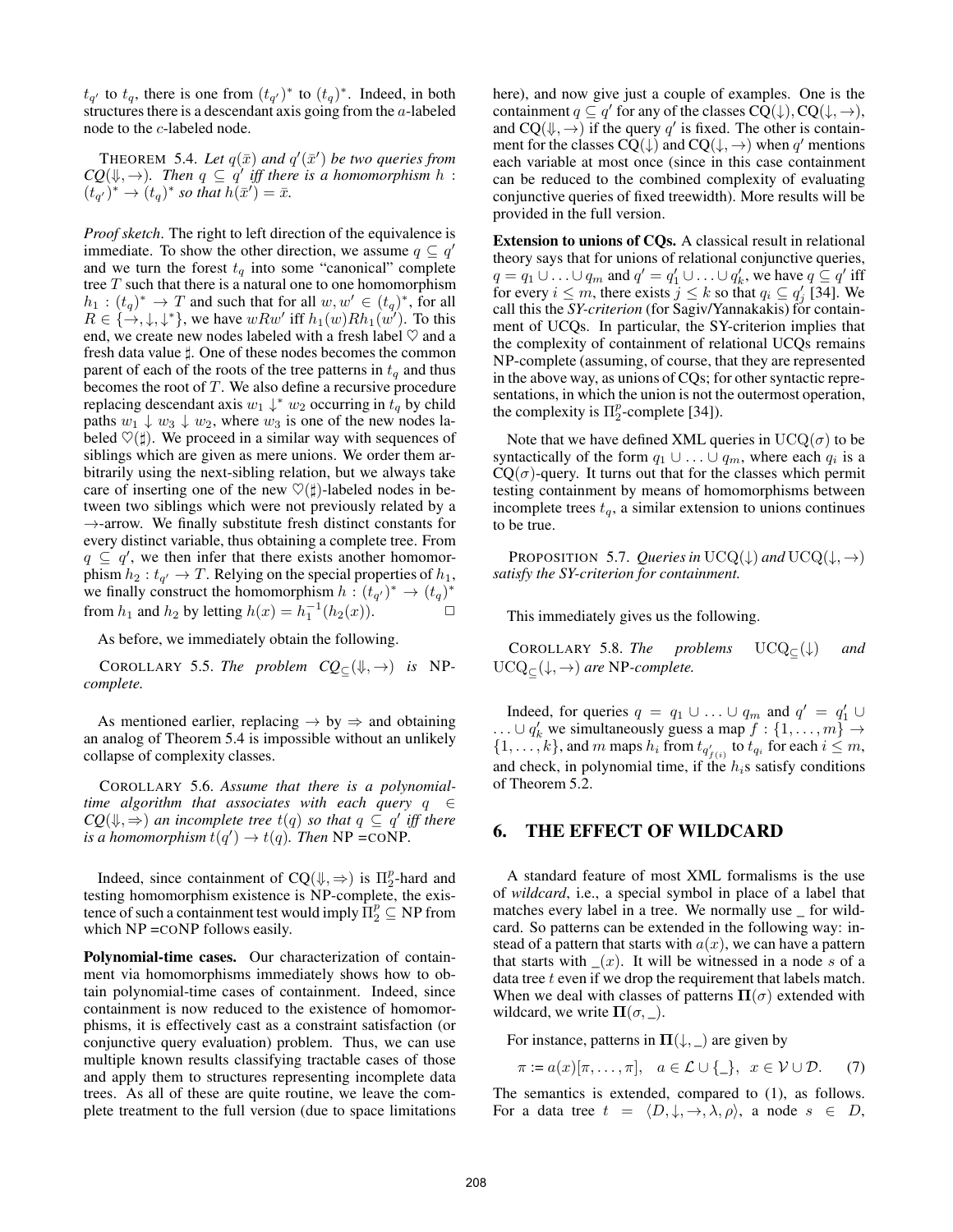and a valuation  $\nu : \bar{x} \rightarrow \mathcal{D}$ , we have  $(t, s, \nu) \models$  $a(x)[\pi_1(\bar{x}_1), \ldots, \pi_n(\bar{x}_n)]$  iff

- $\lambda(s) = a$  if  $a \in \mathcal{L}$ ;
- $\rho(s)$  is  $\nu(x)$  if x is a variable, and x if x is a constant data value;
- there exist not necessarily distinct children  $s \cdot i_1, \ldots,$  $s \cdot i_n$  of s so that  $(t, s \cdot i_j, \nu) \models \pi_j(\bar{x}_j)$  for each  $j \leq n$ .

Likewise we define all other classes of patterns extended with wildcard, e.g.,  $\Pi(\downarrow, \rightarrow, \_)$  and  $\Pi(\downarrow, \Rightarrow, \_)$ , and classes of CQs, UCQs, and BCCQs based on them. For those queries we define the containment problem: for instance,  $BCCQ_{\subset}(\Downarrow, \Rightarrow, \_)$  is the problem of checking containment of BCCQs based on patterns from  $\Pi(\psi, \Rightarrow, \_).$ 

The question is then whether the use of wildcard increases the cost of testing containment. The first instance of that question is whether we can preserve the  $\Pi_2^p$  upper bound for all containment cases. The answer to this is positive. In fact, our proof of Theorem 3.1 already shows how to handle wildcard.

PROPOSITION 6.1. *The problem*  $\text{BCCQ}_{\subset}(\Downarrow, \Rightarrow, \_)$  *is in*  $\Pi_2^p$ .

Hence, all other containment problems are in  $\Pi_2^p$  in the presence of wildcard.

What does change, however, is the lower bounds. Recall that we saw in Corollary 5.8 that  $UCQ_{\subset}(\downarrow, \rightarrow)$  is in NP. The presence of wildcard makes the complexity jump: adding wildcards to  $\Pi(\downarrow, \rightarrow)$  patterns makes the complexity of containment of UCQs  $\Pi_2^{\nu}$ -hard, rather than being in NP.

**THEOREM 6.2.** *The problem*  $UCQ_{\subseteq}(\downarrow, \rightarrow, \_)$  *is*  $\Pi_2^p$ *complete.*

*Proof sketch*. To show hardness, we adapt the lower bound proof of Theorem 4.2 by constructing queries  $q_{rigid}$ ,  $q'_{rigid}$  instead of  $q, q'$ . Recall that the query q was encoding all the possible valuations of the  $p_i$ s using a special pattern over  $\Pi(\psi, \Rightarrow)$ . Additionally we used another pattern in q to encode the clauses in  $\varphi$ . We did not describe this pattern in the sketch of Theorem 4.2, but it is enough for the current sketch to note that it can alternatively be represented as a  $\Pi(\downarrow, \rightarrow)$ -pattern  $\pi_{\varphi}$ . We define  $q_{rigid}$  by adding to  $\pi_{\varphi}$  two new nodes as first and second child of its root. These new nodes are respectively labeled *Val*(0) and *Val*(1). Let  $\pi_{\varphi}^{01}$  be the resulting pattern. For every  $1 \leq i \leq l$ , we also create a single node pattern labeled  $Val(x_i)$  and we form  $q_{riel}$  by existentially quantifying the  $x_i$ 's and taking the conjunction of these  $l + 1$  patterns. Now we define  $q_{rigid}^r$  as a disjunction whose first member slightly adapts  $q'$ , while its second member  $\pi$ - is the disjunction of all  $\Pi(\downarrow, \rightarrow)$  patterns extending  $\pi$  with one single node labeled with wildcard and with a fresh variable over data values. The key idea is now that if a complete tree t does not satisfy  $\pi$ - but satisfies  $q_{rigid}$  via some homomorphism h, then for every  $x_i$ , either  $h(x_i) = 0$ ,

or  $h(x_i) = 1$ , i.e., t encodes one particular valuation of the  $p_i$ s.  $\Box$ 

Since wildcard can lead to an increase in complexity of the containment problem, it is natural to ask then when we can match the previously established complexity results in the presence of wildcard. For  $\Pi(\downarrow)$  and  $\Pi(\downarrow, \rightarrow)$  patterns the answer to this is surprisingly simple: we can allow wildcard everywhere except at the root of the pattern. Recall that in Section 5 we associated with each pattern  $\pi$  an incomplete tree  $t_{\pi}$  with a unique root. The requirement is basically that the label of the root of  $t_{\pi}$  is  $a \in \mathcal{L}$ ; other nodes of  $t_{\pi}$  can be labeled either by  $a \in \mathcal{L}$  or by \_.

For instance, the following rules define such patterns based on child-only navigation:

$$
\begin{array}{rcl}\n\pi & := & a(x)[\pi', \dots, \pi'] & a \in \mathcal{L} \\
\pi' & := & a(x)[\pi', \dots, \pi'] & a \in \mathcal{L} \cup \{\_ \}\n\end{array} \tag{8}
$$

That is, the  $\pi$ 's define patterns that can use wildcard, and  $\pi$ is the top-level pattern, whose root label comes from  $\mathcal{L}$ .

When we have this restriction on patterns with wildcard, we write  $\Pi(\sigma, \neg \neg r)$ , where  $\sigma$ , as before, is a set of axes. Likewise we define classes of queries – e.g.,  $CQ(\downarrow, \rightarrow, \_\neg r)$ – and containment problems – e.g.,  $CQ_{\subset}(\bar{\downarrow}, \to, \bar{\downarrow}, \bar{\uparrow})$ .

Obviously the addition of wildcard preserves lower bounds. We have already seen that containment of BCCQs with wildcard is in  $\Pi_2^p$ , and hence all three versions of BCCQ containment –  $\text{BCCQ}_{\subseteq}(\Downarrow, \Rightarrow)$ ,  $\text{BCCQ}_{\subseteq}(\Downarrow, \Rightarrow, \_,)$ , and  $\text{BCCQ}_{\subseteq}(\Downarrow, \Rightarrow, \_\neg r)$  – are  $\Pi_2^p$ -complete.

Now we show that the NP bounds established via homomorphisms are also preserved when wildcard is used everywhere except the root.

PROPOSITION 6.3. *The problems*  $CQ_{\subseteq}(\downarrow, \_\neg r)$  *and*  $CQ_{\subset}(\downarrow, \rightarrow, \_\neg r)$  *are* NP-*complete.* 

*Proof sketch*. We adapt the proof of the corresponding result in Section 5. We now turn  $t_Q$  into a complete tree using a slightly different procedure. We just add to it one new root node labeled  $\heartsuit(\sharp)$  and we decide arbitrarily on a sibling ordering when none is specified. We finally substitute fresh distinct constants for every distinct variable, thus obtaining a complete tree  $T$ . The remainder of the proof is almost as before. Whenever the next sibling relation is available, we only need to notice that the homomorphism  $h_2 : t_{Q'} \to T$ cannot map any node in  $t_{Q'}$  to the root of T. As tree patterns are rooted, this entails that nothing can be said in  $t_{Q'}$  about the relative sibling orderings of the preimages of the children of the root of  $T$ .

Note that such a procedure would not work when both unions of siblings and next sibling are allowed. For instance, let  $q = \exists x, y, z \ a(x) [a(y), b(z)]$  and  $q' = z$  $\exists x, y, z \ a(x) [ (y) \rightarrow (z) ]$  with  $a \neq b$ . Obviously  $q \subseteq q'$ , as  $q$  forces the tree to have an  $a$ -labeled node with at least two children. On the other hand, it is easy to see that there is no homomorphism from  $t_{q'}$  to  $t_q$ .

Similarly, the method cannot be applied to queries in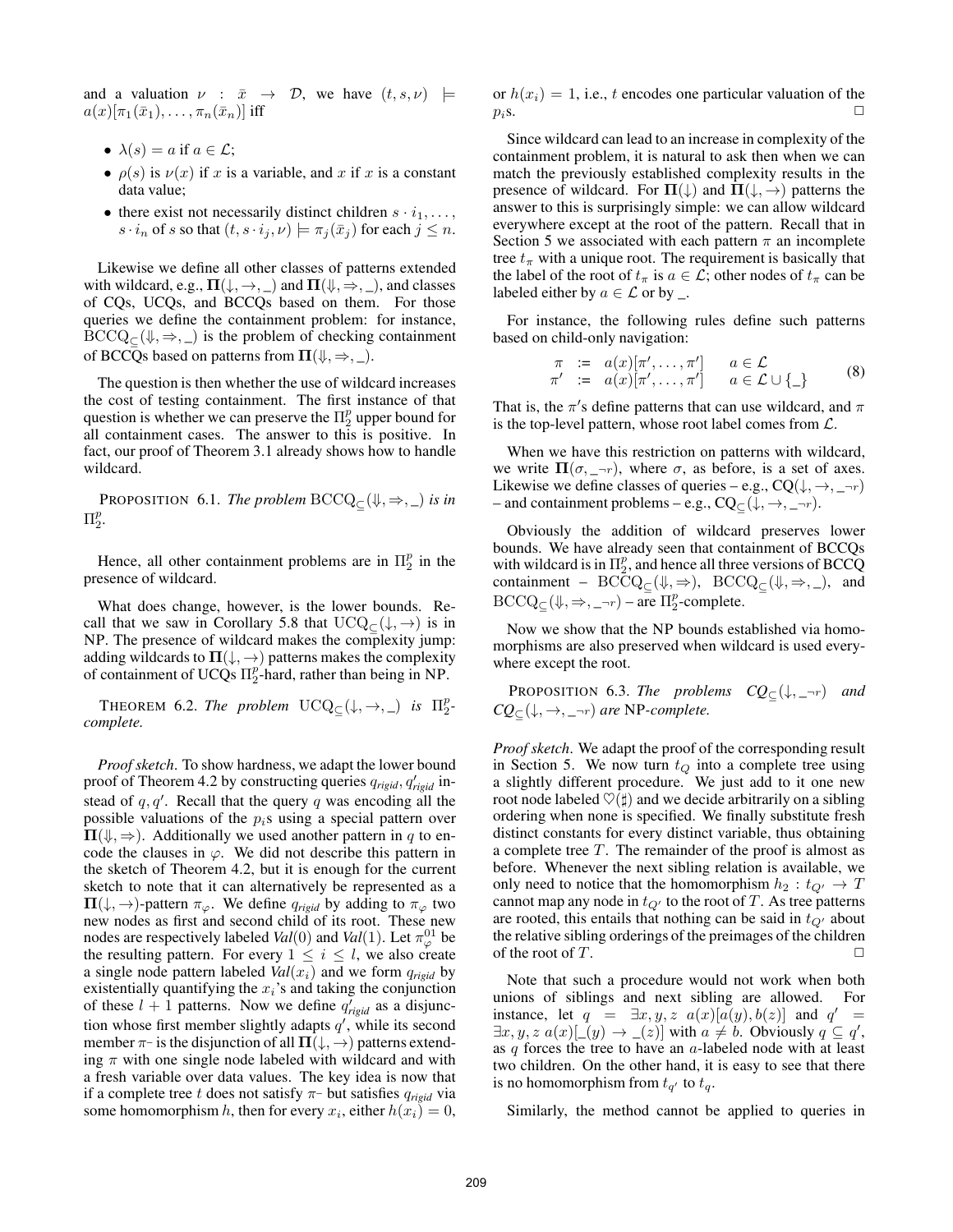$CQ(\Downarrow, \_\neg r)$ . Consider  $q = \exists x, y \ a(x) // b(y)$  and  $q' =$  $\exists x, y, z \ a(x) / (z) / (b(y) \wedge \exists x, y, z \ a(x) / (z) / (b(y)),$  with  $a \neq b$ . Again  $q \subseteq q'$ , as q forces the tree to have an a-labeled node which has at least one child and a b-labeled descendant which has a parent. But here again, it is obvious that there is no homomorphism from  $t_{q'}$  to  $(t_q)^*$ .

Observe finally that by allowing wildcard to appear everywhere in patterns we also lose the homomorphism criterion that let us establish the NP upper bound. For instance, let  $q = \exists x, y \ (a(x) \wedge b(y)),$  with  $a \neq b$ , and let  $q' = \exists x, y \; (\underline{-(x)} / \underline{-(y)})$ . Since q forces each tree to have at least two nodes, we have the containment  $q \subseteq q'$ ; however there is no homomorphism from  $t_{q'}$  to  $t_q$ .

As the last result of this section, we show that combining unions of queries even with the restricted use of wildcard can increase the complexity of containment.

PROPOSITION 6.4. *Containment of UCQs that use downward navigation and wildcard except at the root, i.e., the problem*  $\widetilde{\mathrm{UCQ}}_{\subseteq}(\Downarrow, \_,\_)$ *, is*  $\Pi_2^p$ -complete.

*Proof sketch*. We adapt the proof of Theorem 4.2 along the same lines as in the proof of Theorem 6.2. We define queries  $q_{\psi}, q_{\psi}'$  as follows. We keep all the  $\downarrow$  paths patterns which were actually used in  $q$  to encode the clauses of  $\varphi$ , but we now encode the valuation of the  $p_i$ 's using a pattern  $\pi_1 / \dots / \pi_l$  where for each  $1 \leq i \leq l$ ,  $\pi_i =$  $\frac{\text{Val}(0)}{\text{Val}(x_i)}$  // $\frac{\text{Val}(1)}{X_i}$ . We can now construct  $q'_\downarrow$  almost as in the proof of Theorem 6.2, except that we replace  $\pi$ with a CQ  $\exists x_1 \ldots \exists x_{2l+1}$  *Val*(0)/\_(x<sub>1</sub>)/ .../\_(x<sub>2l+1</sub>).  $\Box$ 

## 7. THE EFFECT OF SCHEMAS

So far we have not assumed any schema information, such as a DTD or a more general schema description, under which we perform static analysis of queries. However, such assumptions are fairly common, as many XML documents are required to satisfy schema descriptions. Schemas are very well known to affect static analysis of XML. In fact containment of queries can easily behave differently under schemas, even such simple ones as specifying the label of the root of a document. For instance, if  $q = \exists x, y \ (a(x) \land b(y))$  and  $q' = \exists x, y \ (c(x)/((y))),$  then in general  $q \not\subseteq q'$ , but if we state that roots must be labeled c, then  $q \subseteq q'$ .

In addition, the presence of schemas is known to affect the complexity of static reasoning tasks, generally by increasing it, sometimes even making it undecidable [7, 10, 17, 18, 21, 33, 35]. The main observation of this section is that under schema information, we preserve decidability of query containment for those classes we have encountered so far, but at the cost of an exponential blow-up.

Abstraction of XML schemas. There are many formalisms for describing XML schemas (see, e.g., [29] for a survey), but most of them are subsumed by the notion of an unranked tree automaton. To define it, fix a finite alphabet  $\Sigma \subset \mathcal{L}$ . A *non-deterministic unranked tree automaton (NTA)* [32, 36] over Σ-labeled trees is a tuple  $\mathcal{A} = (Q, \Sigma, \delta, F)$ , where Q is a finite set of states,  $F \subseteq Q$  is the set of final states, and  $\delta$  :  $Q \times \Sigma \rightarrow 2^{(Q^*)}$  is a transition function. We require that the  $\delta(q, a)$ 's be regular languages over Q for all  $q \in Q$ and  $a \in \Sigma$ . When we deal with complexity results involving automata, we assume that these regular languages are represented by NFAs (or by regular expressions, since those can be converted into NFAs in polynomial time).

A run of  $A$  over a tree t with domain  $D$  and labeling function  $\lambda$  is a function  $r_A : D \to Q$  such that for each node s with n children  $s \cdot 0, \ldots, s \cdot (n-1)$ , the word  $r_A(s\cdot 0)\cdots r_A(s\cdot (n-1))$  is in the language  $\delta(r_A(s),\lambda(s))$ . So, for a leaf s labeled  $\alpha$  this means that  $\alpha$  could be assigned state q iff the empty word  $\epsilon$  is in  $\delta(q, a)$ . A run is accepting on tree t if the root of t is assigned an accepting state (formally,  $r_A(\epsilon) \in F$ . A tree t is accepted by A if there exists an accepting run of  $A$  on  $t$ . The set of all trees accepted by A is denoted by  $\mathcal{L}(\mathcal{A})$ .

We then define the containment problem under schemas as follows. Let Q be one of the classes CQ, UCQ, or BCCQ, and  $\sigma$  a set of axes.

| PROBLEM: | $Q_{\subset}(\sigma)$ under schemas                                                                                                                        |
|----------|------------------------------------------------------------------------------------------------------------------------------------------------------------|
| INPUT:   | queries $q(\bar{x}), q'(\bar{x}')$ in $\mathcal{Q}(\sigma)$ and NTA A;<br>QUESTION: is $q(t) \subseteq q'(t)$ for every $t \in \mathcal{L}(\mathcal{A})$ ? |

A general upper bound. We show that all the versions of  $Q_{\subset}(\sigma)$  remain decidable under schemas, but the upper bound is one exponent higher than it was without schemas.

THEOREM 7.1.  $\text{BCCQ}_{\subseteq}(\Downarrow, \Rightarrow, \_)$  *under schemas is* 2EXPTIME*-complete.*

*Proof sketch*. The idea is to prove that we can reduce  $\text{BCCQ}_{\subset}(\Downarrow, \Rightarrow, \_)$  under schemas to a similar problem over finite alphabets and that we can encode a  $CQ(\Downarrow, \Rightarrow)$  into an exponential-size unranked tree automaton. The 2EXP-TIME upper bound then follows from tree automata techniques. The lower bound is immediate from Theorem 7.2.

**Lower bounds.** Since  $\text{BCCQ}_{\subset}(\Downarrow, \Rightarrow, \_)$  without the presence of schemas is in  $\Pi_2^p$  (and therefore in single-exponential time), it is natural to ask to whether the jump to doubleexponential time is unavoidable. It turns out that it is, even for conjunctive queries, as we can prove the following.

THEOREM 7.2.  $CQ_{\subset}(\Downarrow, \Rightarrow)$  *under schemas is* 2EXPTIME*-complete.*

*Proof sketch*. The upper bound is immediate from Theorem 7.1. The lower bound is obtained in two steps. First we show that we can transfer lower bounds for  $UCQ_{\subset}(\downarrow,\Rightarrow)$ under schemas to lower bounds for  $CQ_{\subset}(\Downarrow, \Rightarrow)$  under schemas by adapting a technique from [31]. Then we prove the lower bound for  $UCQ_{\subset}(\downarrow, \Rightarrow)$  by a reduction from the acceptance problem for alternating exponential space bounded Turing machines. This is done by adapting the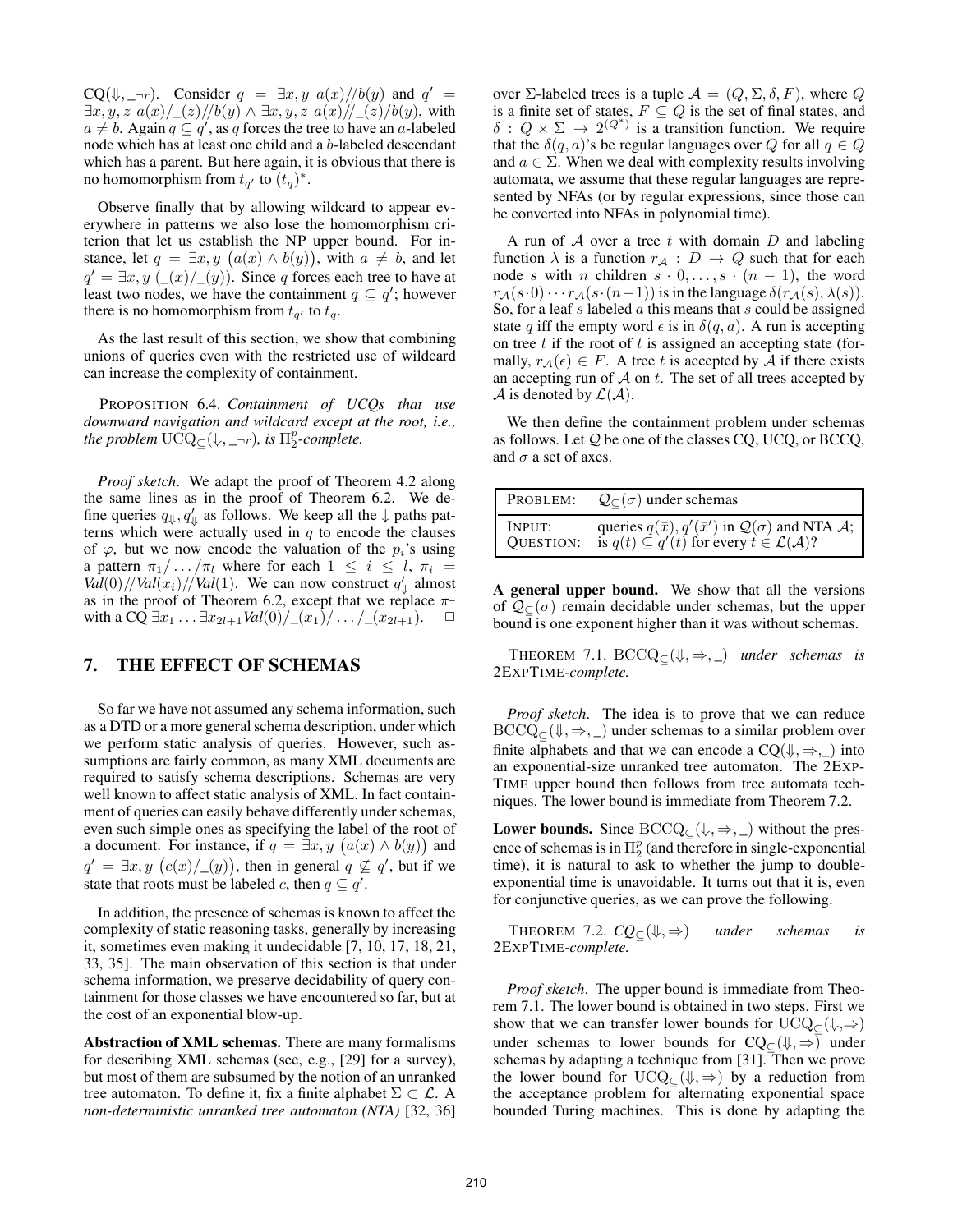proof of the 2EXPTIME lower bound for query containment from Theorem 6 in [10]. Two difficulties arise as that proof used queries with node equalities and wildcards. We handle node equalities by using data value equality constraints in our setting. We show how we can enforce all nodes from a tree to have different data values and then we simulate node equality by data equality. We further provide a modification of the encoding that avoids the use of wildcard.

We do not yet have a complete classification of what happens for all of the classes of queries under schemas, but we do have an indication very little is needed to make their complexity considerably higher than in the schema-less scenario. In fact one can use results from [12] to prove that even for very simple classes of queries (child relation only; no branching), containment under schemas *provably* requires exponential time.

## 8. THE EFFECT OF DATA VALUE COM-PARISONS

The last feature we are going to consider is data value comparisons, specifically disequalities  $\neq$ . This is a standard addition that has been considered in the study of relational conjunctive queries. In fact it is one of the mildest ways of adding a limited form of negation to positive queries in a way that preserves their nice properties, such as the decidability of static analysis. The other such extension, also considered here, is allowing Boolean combinations of CQs.

The relational case of CQs with  $\neq$  comparisons has been settled in [25, 26, 37]: the containment problem is  $\Pi_2^p$ complete. From this we can derive some hardness results, for instance, containment of  $CQ(\downarrow)$  with disequalities under schema is  $\Pi_2^p$ -hard (note that the schema assumption is necessary here to ensure documents code relational databases, as was already explained in Section 4). As for upper bounds, for relational BCCQs, even with disequalities, containment is decidable. In fact it is easily seen that such containment reduces to the complement of satisfiability for the Bernays-Schönfinkel class.

However, relational results do not give us any *upper* bounds on the containment problem for XML queries. We show in this section that there is a reason for it: such problems are, by and large, *undecidable*. In fact we show two undecidability results: for XML BCCQs with data comparisons, and even for CQs in the presence of schema information.

Queries with data comparisons. We now formally define classes of queries with  $=$  and  $\neq$  data comparisons. Suppose we start with a class  $\Pi(\sigma)$  of patterns. Then *CQs with data comparisons* over  $\sigma$  are defined as

$$
q(\bar{x}) = \exists \bar{y} \, \big( \bigwedge_{i=1}^{n} \pi_i(\bar{z}_i) \, \wedge \, \alpha(\bar{x}, \bar{y}) \big), \tag{9}
$$

where all the  $\pi_i$ s are patterns from  $\Pi(\sigma)$  and  $\alpha$  is a conjunction of formulae of the form  $u = v$  and  $u \neq v$ , where the variables u and v come from  $\bar{x}$  and  $\bar{y}$ . For instance,  $q(x) = \exists y \ (a[b(x), c(y)] \land x \neq y)$  is such a query.

The class of such queries will be denoted by  $CQ(\sigma, \sim)$ (using the common XML literature notation of ∼ for data value comparisons). We then define the class  $UCQ(\sigma, \sim)$  as unions of queries in  $CQ(\sigma, \sim)$ , and  $\text{BCCQ}(\sigma, \sim)$  as Boolean combinations of such queries.

Before we present our results, notice that in (9), the formula  $\alpha$  allows explicit equalities. Normally in CQs these can be avoided simply by collapsing two variables. However, in the case of pattern-based queries, we may actually need explicit equalities, at least for UCQs. Consider, for example, a Boolean query  $q(x, y) = a(x) \wedge a(y)$ . Then this query implies the following UCQ  $q'(x, y) = (x = y) \vee \_ \perp$ . Indeed, if  $q(x, y)$  is witnessed by two data values that are different, then they must occur in different nodes and hence the  $\angle$  pattern is true.

Containment without schemas. Without schemas, the containment problem for BCCQs behaves drastically differently from the relation case, as we show below.

THEOREM 8.1. *Containment of BCCQs with data comparisons, i.e., the problem*  $\text{BCCQ}_{\subset}(\downarrow, \Rightarrow, \_, \sim)$ *, is undecidable.*

In fact one needs either  $\downarrow, \downarrow^*, \rightarrow$  or  $\downarrow, \rightarrow, \rightarrow^*$  to establish undecidability.

*Proof sketch*. The proof shows that satisfiability for a BCCQ is undecidable by reduction from Post's Correspondence Problem (PCP). The proof is rather technical. It may be tempting to think that, since  $\text{BCCQ}(\Downarrow, \Rightarrow, \_, \sim)$  can express certain key constraints, one can simulate the node equality tests from [10] in our setting by data equalities, and then we can adapt undecidability results from there as well. However, under such a key constraint, it is not clear at all how then the data equalities and inequalities from [10] can be correctly simulated. The reduction from PCP consists of a series of encoding steps that state that (1) all trees satisfying the BCCQ must be string-shaped and of a certain form; and (2) that they somehow encode a PCP solution. The proof can be done in two flavors: either we say that the tree does not branch, in which case we need the negation of the  $\rightarrow$ predicate to express (1) as well as both  $\downarrow$  and  $\downarrow^*$  for (2). Alternatively, we say that the root has no grandchildren, in which case we need  $\downarrow$  for (1) and  $\rightarrow$  and  $\rightarrow$ <sup>\*</sup> for (2).  $\Box$ 

Containment with schemas. As in the previous section, for each containment problem of the form  $Q_{\subset}(\sigma,\sim)$ , with Q being CQ, or UCQ, or BCCQ, we can associate an analogous containment problem *under schemas* which, in addition, will take as an input a schema, represented as an automaton.

The combination of data value comparisons and schemas has an even more severe effect on the complexity of the containment problem: it becomes undecidable already for CQs using only downward navigation.

THEOREM 8.2. *The containment problem for CQ*( $\Downarrow$ ,  $\sim$ ) *queries under schema is undecidable.*